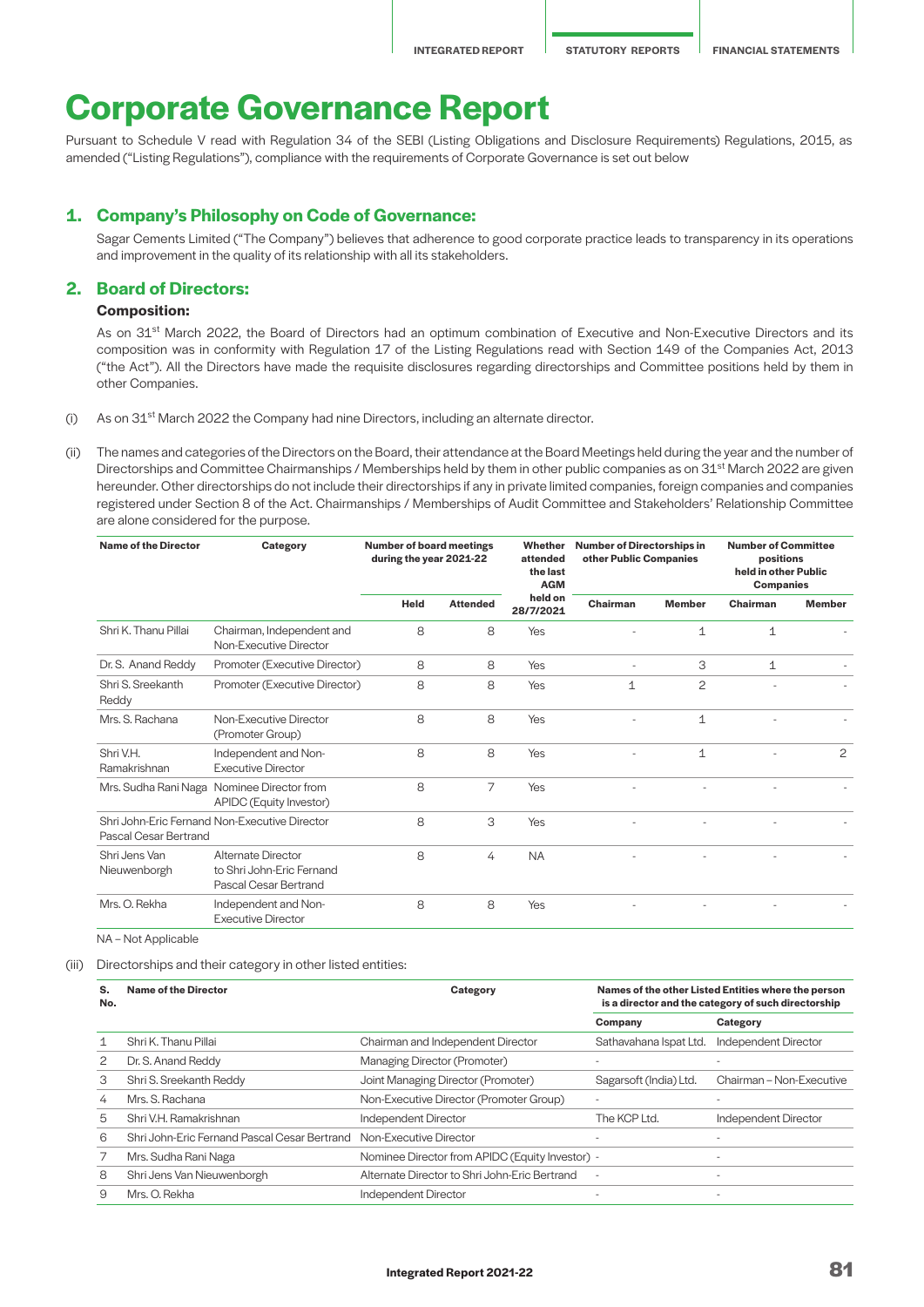- (iv) As on 31<sup>st</sup> March 2022, none of the Directors on the Board held directorships in more than seven listed companies and independent directorships in more than seven listed companies and none of them was a member of more than ten committees or chairman of more than five committees across all the public companies in which he/she was a director. Necessary disclosures regarding Committee positions in other public companies as on 31<sup>st</sup> March 2022 have been made by the Directors.
- (v) All the Independent Directors are Non-Executive Directors in accordance with Regulation 16(1)(b) of the SEBI Listing Regulations and Section 149(6) of the Act. The Independent Directors have confirmed that they meet with the criteria mentioned under Regulation 16(1)(b) of the SEBI Listing Regulations and Section 149(6) of the Act.
- (vi) The Board held eight meetings during the year under report and the gap between any such two consecutive meetings did not exceed one hundred and twenty days. The dates of these meetings are:

26<sup>th</sup> April 2021, 12<sup>th</sup> May 2021, 1<sup>st</sup> July 2021, 28<sup>th</sup> July 2021, 27<sup>th</sup> October 2021, 20<sup>th</sup> November 2021, 28<sup>th</sup> January 2022 and 25th March 2022.

(vii) Disclosure of relationship between directors inter-se:

 Dr. S. Anand Reddy, Managing Director is brother of Shri S. Sreekanth Reddy, Joint Managing Director.

 Shri S.Sreekanth Reddy, Joint Managing Director is brother of Dr.S.Anand Reddy, Managing Director and spouse of Mrs.S.Rachana, Non-Executive Director.

 Mrs.S.Rachana, a Non-Executive Director is spouse of Shri S.Sreekanth Reddy, Joint Managing Director.

 Except mentioned above, none of the other Directors is related inter-se.

- (viii) During the year under report, all the information as applicable and falling under Part A of the Schedule II of Listing Regulations, were placed before the Board for its consideration.
- (ix) The terms and conditions of appointment of the Independent Directors are available on the website of the Company.
- (x) During the year, the Independent Directors separately held a meeting on 28<sup>th</sup> January 2022.
- (xi) The Board periodically reviews the reports furnished to it by the Company on compliance with laws applicable to the Company.
- (xii) The details of the familiarisation programme of the Independent Directors are available on the website of the Company [\(www.](http://www.sagarcements.in) [sagarcements.in\)](http://www.sagarcements.in).
- (xiii) In the opinion of the Board, the independent directors fulfill the conditions specified in the Listing Regulations and are independent of the management.
- (xiv) Skill, competence and expertise of the Board of Directors identified by the Board for its effective functioning:

 The Company's present Board is a skill-based one, comprising of Directors who collectively have the skills directly relevant

to performing the function as a member of the Board and the personal attributes or qualities that are identified and considered desirable to be an effective Director like, integrity (ethics), effective communicator, constructive questioner, contributor and team player, commitment and leadership skills. Apart from the above, the whole-time directors of the Company have the technical skill / managerial experience, expertise and an in-depth knowledge of the Company and cement industry for discharging their responsibilities.

## **Board Skill Matrix:**

 In terms of the requirement of the Listing Regulation, the Board has identified the following skills/expertise/ competencies fundamental for the effective functioning of the Company, which are currently available with the Board, along with the names of the Directors, who have such skill/expertise/ competence:

| Business & Industry        | Domain Knowledge in Business and understanding<br>of business environment, the development in the<br>industry for improving Company's business                                                                                                              |
|----------------------------|-------------------------------------------------------------------------------------------------------------------------------------------------------------------------------------------------------------------------------------------------------------|
| <b>Financial Expertise</b> | Financial and risk management, Internal control,<br>Experience of complex financial reporting<br>processes, capital allocation, resource utilisation,<br>Understanding of Financial policies and accounting<br>statement and assessing economic conditions  |
| Governance &<br>Compliance | Experience in developing governance practices,<br>serving the best interests of all stakeholders,<br>maintaining board and management<br>accountability, building long term effective<br>stakeholder engagements and driving corporate<br>ethics and values |

| S.<br>No. | <b>Name of the Director</b>                      | <b>Skill/Expertise/Competence</b>                                    |
|-----------|--------------------------------------------------|----------------------------------------------------------------------|
| 1         | Shri K. Thanu Pillai                             | Business & Industry, Financial Expertise,                            |
| 2         | Shri V.H. Ramakrishnan                           | Governance & Compliance                                              |
| 3         | Dr. S. Anand Reddy                               |                                                                      |
| 4         | Shri S. Sreekanth Reddy                          |                                                                      |
| 5         | Mrs. S. Rachana                                  | Business & Industry                                                  |
| 6         | Mrs. O. Rekha                                    | Financial Expertise, Governance &<br>Compliance                      |
| 7         | Shri, John-Fric Fernand<br>Pascal Cesar Bertrand | Business & Industry, Financial Expertise,<br>Governance & Compliance |
| 8         | Mrs. Sudha Rani Naga<br>(Nominee Director)       | Accounts                                                             |

(xv) Details of equity shares and convertible securities of the Company held by the Directors as on 31<sup>st</sup> March 2022 are given below:

| <b>Name</b>               | Category                                             | <b>Number of equity shares</b> |
|---------------------------|------------------------------------------------------|--------------------------------|
| Dr.S.Anand<br>Reddy       | Managing Director-<br>Promoter                       | 65,32,620                      |
| Shri S.Sreekanth<br>Reddy | Joint Managing Director-<br><b>Promoter Director</b> | 61,97,015                      |
| Mrs.S.Rachana             | Non-Executive, Promoter<br>Group                     | 58.36.415                      |
| Mrs. O. Rekha             | Independent and Non-<br><b>Executive Director</b>    | 1,000                          |

As on 31<sup>st</sup> March 2022, none of the Non-Executive Directors/ Independent Directors other than the mentioned above was holding any shares or convertible securities in the Company.

(xvi) During the financial year 2021-22, none of the Independent Directors has resigned from his/her directorship.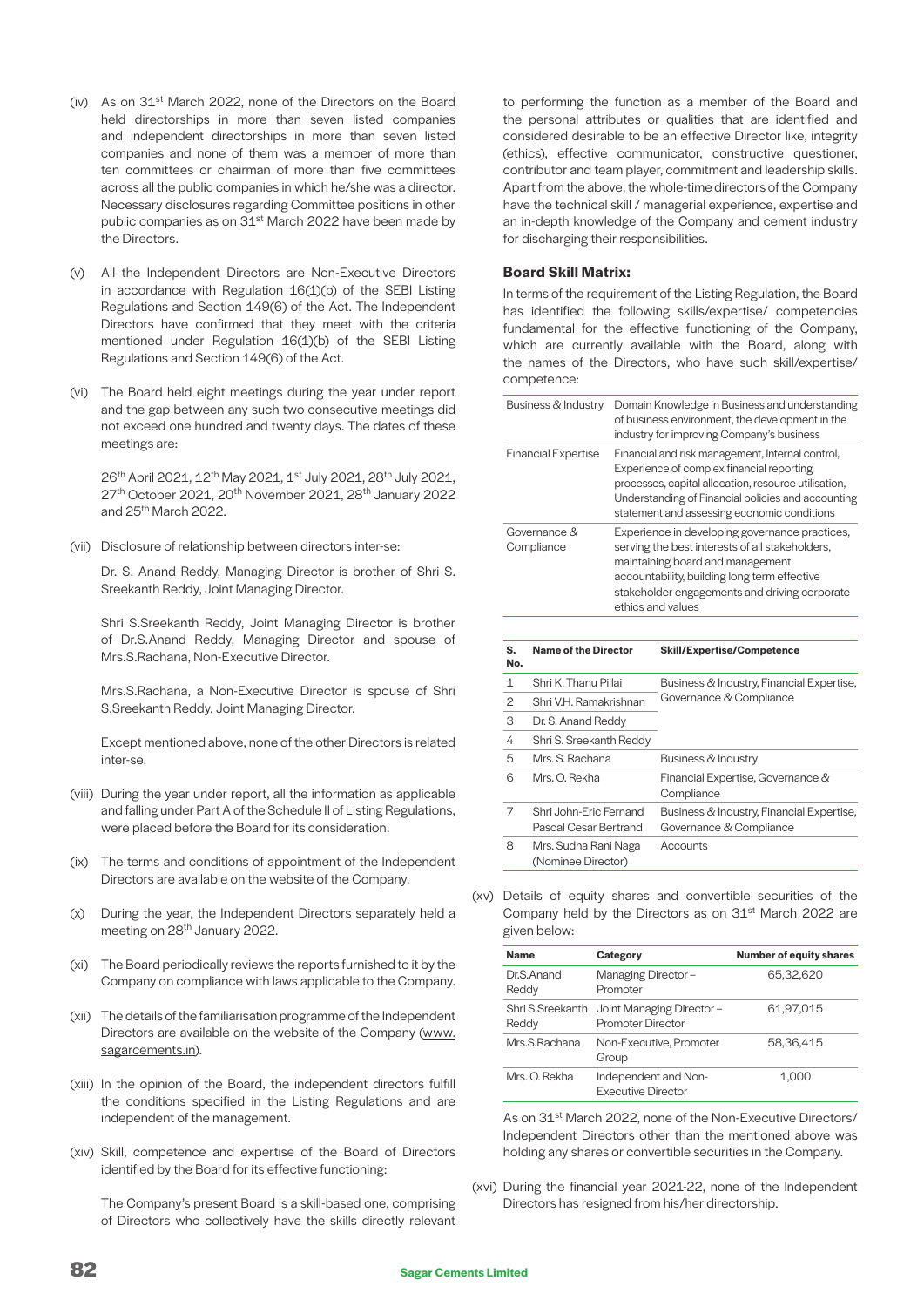## **3. Audit Committee**

- i. The composition of the audit committee of the Board is in line with the provisions of Regulation 18 of SEBI Listing Regulations and Section 177 of the Act.
- ii. The terms of reference of the audit committee is as per Part C of the Schedule II of the SEBI Listing Regulations and include:
	- Oversight of the Company's financial reporting process and the disclosure of its financial information to ensure that the financial statement is correct, sufficient and credible;
	- Recommendation for appointment, remuneration and terms of appointment of auditors of the Company;
	- Approval of payment to statutory auditors for any other services rendered by them;
	- Reviewing, with the management, the annual financial statements and auditors' report thereon before submission to the board for approval, with particular reference to:
		- − Matters required to be included in the Directors' Responsibility Statement for inclusion in the Board's report in terms of clause (c) of sub-section 3 of section 134 of the Act.
		- − Changes, if any, in the accounting policies and practices and reasons for the same.
		- − Major accounting entries involving estimates based on the exercise of judgment by management.
		- − Significant adjustments made in the financial statements arising out of audit findings.
		- − Compliance with listing and other legal requirements relating to financial statements.
		- − Disclosure of related party transactions
		- − Qualifications, if any, in the draft audit report.
	- Reviewing and monitoring the auditors' independence and performance, and effectiveness of audit process;
	- Approval or any subsequent modifications of transactions with related parties;
	- Scrutiny of inter-corporate loans and investments;
	- Evaluation of internal financial controls;
	- Establishment of vigil mechanism for directors and employees to report their genuine concerns.
	- Calling for comments of the auditors about internal control systems, the scope of audit, including the observations of the auditors and review of quarterly and annual financial statements before their submission to the Board and discussions on any related issues with the internal and statutory auditors and the management of the Company;
	- Review of the information that is required to be carried out mandatorily or otherwise as per Listing Regulations.
- iii. The audit committee invites to its meetings such of the executives, as it considers appropriate particularly the head of the finance function and representatives of the statutory auditors and internal auditors. The Company Secretary acts as the Secretary to the Committee.
- iv. Shri R.Soundararajan, Company Secretary, has been appointed as the Compliance Officer by the Board to ensure compliance with and effective implementation of the Insider Trading Code.
- v. The previous Annual General Meeting ("AGM") of the Company was held on 28<sup>th</sup> July 2021 and the Chairman of the audit committee was present at the said meeting.

vi. The composition of the Audit Committee as on 31<sup>st</sup> March 2022 and the details of attendance at its meetings held during the year 2021-22 are given below:

| Name of the Member                                      | Category             | <b>Number of meetings</b><br>held during the<br>financial year 2021-22 |                 |
|---------------------------------------------------------|----------------------|------------------------------------------------------------------------|-----------------|
|                                                         |                      | Held                                                                   | <b>Attended</b> |
| Shri V.H.Ramakrishnan, Independent Director<br>Chairman |                      | 8                                                                      | Χ               |
| Shri K.Thanu Pillai                                     | Independent Director | 8                                                                      | Χ               |
| Mrs. O. Rekha                                           | Independent Director | 8                                                                      |                 |

vii. The Audit committee met 8 times during the year 2021-22 and the dates of these meetings are:

26<sup>th</sup> April 2021, 12<sup>th</sup> May 2021, 1<sup>st</sup> July 2021, 28<sup>th</sup> July 2021, 27<sup>th</sup> October 2021, 20<sup>th</sup> November 2021, 28<sup>th</sup> January 2022 and 25th March 2022

# **4. Nomination and Remuneration Committee**

- i. Composition of the Nomination and Remuneration Committee (NRC) of the Board is in line with the Regulation 19 of SEBI Listing Regulations and Section 178 of the Act.
- ii. The terms of reference of the NRC are available on the Company's website <https://sagarcements.in/>as part of the Nomination and Remuneration Policy adopted by the Company.

#### **Nomination and Remuneration Policy:**

 The Policy on Nomination and Remuneration adopted by the Company is aimed at attracting, retaining, developing and motivating workforce. Individual performance is assessed and rewarded through an annual appraisal process. Details of this policy are available on the Company's web site, [www.](https://sagarcements.in/) [sagarcements.in.](https://sagarcements.in/)

iii. The details of the composition of the Nomination and Remuneration Committee as on 31<sup>st</sup> March 2022, the attendance at its meetings during the year 2021-22, are given below:

| Name of the Member                                       | Category                  |      | <b>Number of meetings</b><br>held during the<br>financial year 2021-22 |  |
|----------------------------------------------------------|---------------------------|------|------------------------------------------------------------------------|--|
|                                                          |                           | Held | <b>Attended</b>                                                        |  |
| Shri V.H. Ramakrishnan, Independent Director<br>Chairman |                           | 2    | 2                                                                      |  |
| Shri K. Thanu Pillai                                     | Independent Director      | 2    | 2                                                                      |  |
| Mrs. O. Rekha                                            | Independent Director      | 2    | 2                                                                      |  |
| Mrs. S. Rachana                                          | Non-Executive<br>Director | 2    | 2                                                                      |  |

The NRC had met twice during the year 2021-22 on  $12<sup>th</sup>$  May 2021 and 1st July 2021.

- iv. The Company presently does not have any Employee Stock Option Scheme.
- v. Performance Evaluation Criteria / Policy for Independent Directors:

 The Company has adopted a Policy for evaluating the performance of its Independent Directors, and the same is available on the Company's web site.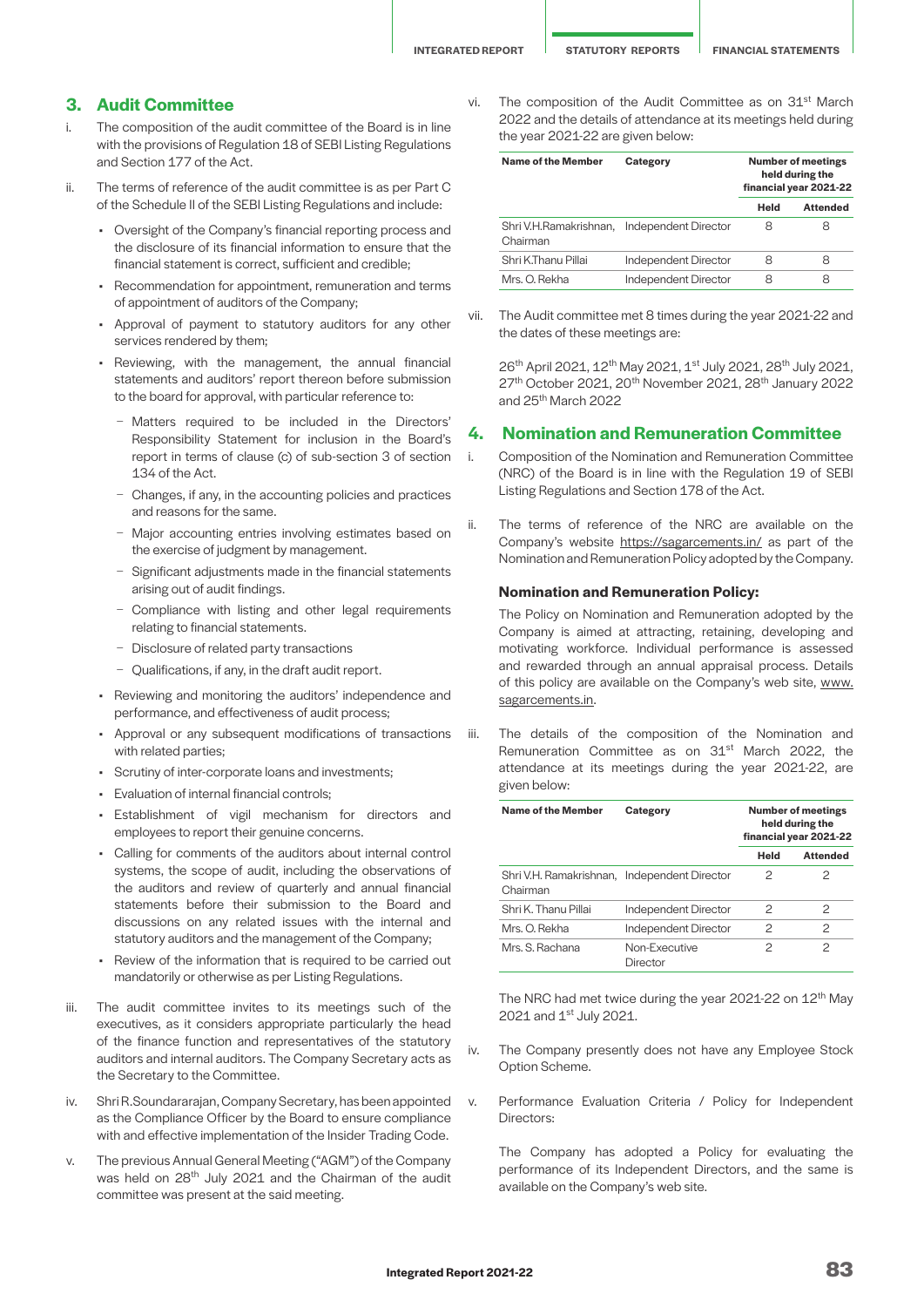# **5. Remuneration of Directors**

# **Remuneration to Non-Executive Directors:**

 Currently, Non-Executive Directors are not paid any remuneration other than the sitting fee of  $\bar{\tau}$  40,000/- for each meeting of the Board and Committees thereof attended by them. However, sitting fees payable to the nominee director are paid directly to the institution he/she represents.

 Details of sitting fees paid to the Non-Executive Directors during the year 2021-22 are given below:

| SI.<br>No.   | <b>Name of the Director</b>                                                                                           | <b>Sitting Fee</b><br>(In Rupees) |
|--------------|-----------------------------------------------------------------------------------------------------------------------|-----------------------------------|
| 1            | Shri K. Thanu Pillai                                                                                                  | 9,60,000                          |
| $\mathbf{2}$ | Shri, V.H. Ramakrishnan                                                                                               | 9,60,000                          |
| 3            | Mrs. Sudha Rani Naga (APIDC Nominee)<br>Their sitting fees were directly paid to the<br>Institution they represented. | 3,20,000                          |
| 4            | Mrs. S. Rachana                                                                                                       | 4,40,000                          |
| 5            | Mrs. O. Rekha                                                                                                         | 9,60,000                          |
| 6            | Shri John-Eric Fernand Pascal Cesar<br>Bertrand                                                                       | 1,20,000                          |
| 7            | Shri Jens Van Nieuwenborgh<br>(Alternate Director to Shri John-Eric<br>Bertrand)                                      | 1,60,000                          |
| Total        |                                                                                                                       | 39,20,000                         |

 There are no other pecuniary relationship or transactions between the Non-Executive Directors and the Company.

## **Remuneration to the Managing Director and Whole-Time Directors:**

 The Company pays remuneration to its Managing Director (MD) and Joint Managing Director (JMD) (Whole-Time Directors) by way of salary and perquisites, which are fixed components and by way of commission, a variable component. Remuneration to Whole-time Directors is paid in accordance with the recommendation made by the Nomination and Remuneration Committee and the approval as accorded by the Board of Directors, which is subject to further approval of the shareholders.

 The Whole-Time Directors were paid the following remuneration for the year 2021-22.

| <b>Description</b>        | Dr. S. Anand Reddy<br>(MD) | Shri S. Sreekanth<br>Reddy (JMD) |
|---------------------------|----------------------------|----------------------------------|
| Salary                    | 145.16                     | 130.65                           |
| Perks (75% of the salary) | 108.87                     | 97.98                            |
| Sub-Total                 | 254.03                     | 228.63                           |
| Commission                | 490.00                     | 490.00                           |
| <b>Total</b>              | 744.03                     | 718.63                           |

 In addition to the above, the Whole-Time Directors are entitled to contribution to Superannuation Fund or Annuity to the extent these are not taxable, gratuity at a rate not exceeding half a month's salary for each completed year of service and encashment of leave at the end of their tenure.

 Services of the Whole-Time Directors with the Company may be terminated by either party, giving the other party six months' notice. No severance fee is contemplated. The Company has not issued any stock options to anyone.

# **6. Stakeholders' Relationship Committee**

- i. The stakeholders' relationship committee is in line with the provisions of Regulation 20 of SEBI Listing Regulations and section 178 of the Act.
- ii. The broad terms of reference of the stakeholders' relationship committee are as under:
	- Consider and resolve the grievances of security holders of the Company including redressal of investor complaints such as transfer or credit of securities, non-receipt of dividend/ notice/annual reports, and other related matters.
	- Consider and approve issue of share certificates (including issue of renewed or duplicate share certificates), transfer and transmission of securities, etc.
- iii. This Committee had the following directors as its members as on 31st March 2022:

| <b>Name of the Member</b>            | <b>Category of the Director</b> |
|--------------------------------------|---------------------------------|
| Mrs. Sudha Rani Naga,<br>Chairperson | Nominee/Non-Executive Director  |
| Dr. S. Anand Reddy, Member           | <b>Managing Director</b>        |
| Shri K. Thanu Pillai, Member         | Independent Director            |

Shri R. Soundararajan, Company Secretary, is the compliance officer for the above purpose. Based on the information obtained from the Company's Registrars, the Company had received 54 complaints from the investors during the year 2021-22 as detailed below and all these complaints, being routine in nature, were redressed in the normal course by the Registrars themselves. There were no complaints pending as on 31st March 2022.

| SI.<br>No. | <b>Particulars</b>                                                                | Opening |          | <b>Received Resolved</b> | Pending |
|------------|-----------------------------------------------------------------------------------|---------|----------|--------------------------|---------|
| 1          | Non-receipt of<br>shares after transfer /<br>transmission                         | ∩       | $\Omega$ | ∩                        | ∩       |
| 2          | Non-receipt of<br>dividend warrants                                               | ∩       | 36       | 36                       |         |
| 3          | Non-receipt of Annual<br>Report                                                   | Ω       | $\cap$   | Λ                        | Λ       |
| 4          | Non-receipt of<br><b>Securities</b>                                               | ∩       | 17       | 17                       | ∩       |
| 5          | Non-receipt<br>of duplicate /<br>transmission / deletion<br>of share certificates | ∩       | $\cap$   | ∩                        | ∩       |
| 6          | SEBI/BSE/NSE/CSE<br>complaints                                                    | ∩       | 1        | 1                        | ∩       |
| Total      |                                                                                   | Ο       | 54       | 54                       | n       |

 During the year, one meeting of the Stakeholders' Relationship Committee was held on 28th January 2022 and all the members of the Committee were duly present at the meeting.

iv. Name, designation and address of Compliance Officer:

Shri R. Soundararajan Company Secretary Sagar Cements Limited Regd.Office: Plot No.111, Road No.10 Jubilee Hills, Hyderabad-500 033 Telephone: 91 40 23351571 Fax: 91 40 23356573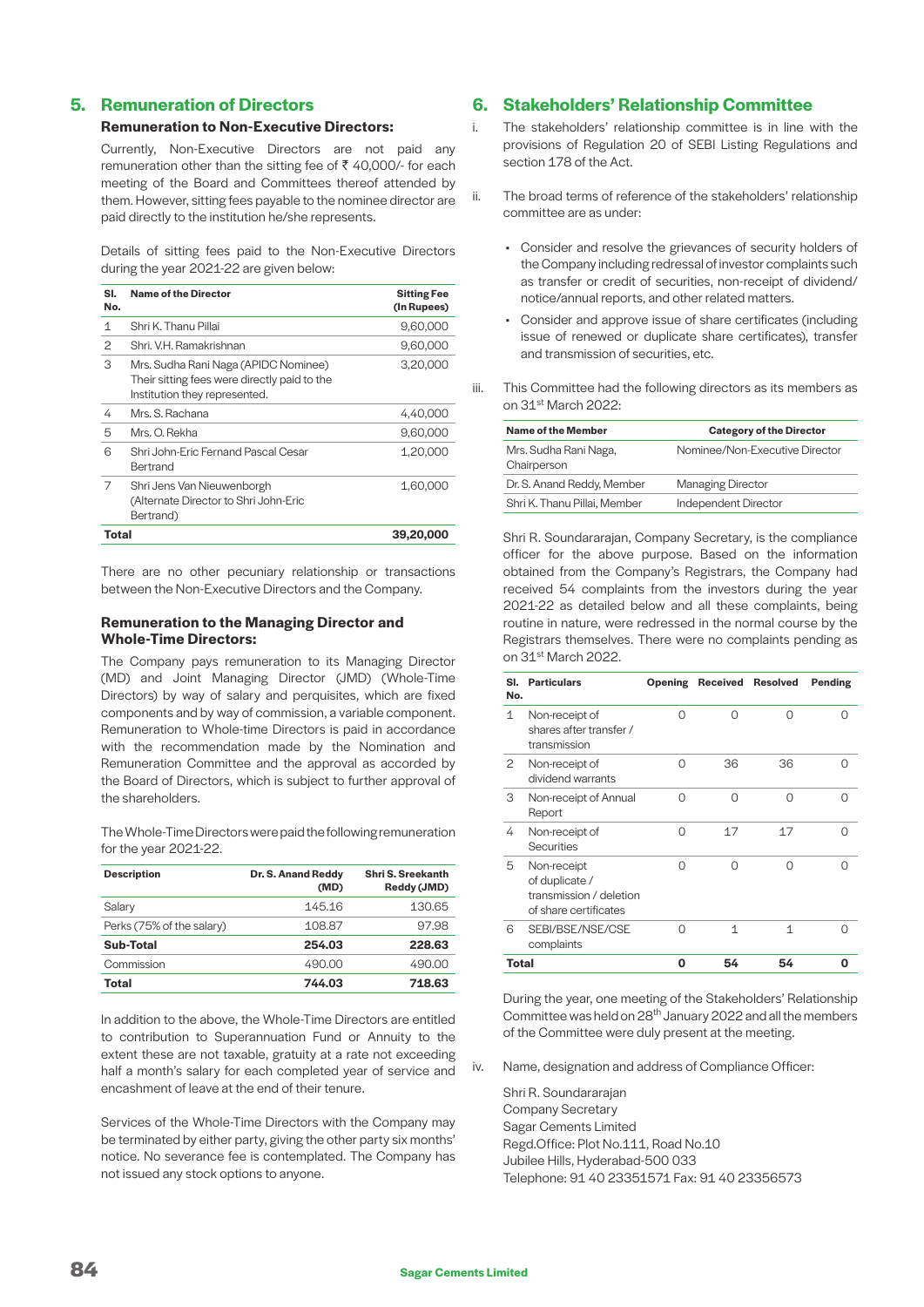**INTEGRATED REPORT STATUTORY REPORTS FINANCIAL STATEMENTS**

## **7. Risk Management Committee**

- i. The Board of Directors in their meeting held on  $1<sup>st</sup>$  July 2021, constituted a Risk Management Committee. The composition of the Risk Management Committee is in line with the provisions of Regulation 21 of SEBI Listing Regulations.
- ii. The terms of reference of the Risk Management are available on the Company's website [www.sagarcements.in](http://www.sagarcements.in) as part of the Risk Management Policy.
- iii. The details of the composition of the Risk Management Committee as on 31<sup>st</sup> March 2022, the attendance at its meetings held during the year 2021-22, are given below:

| <b>Name of the Member</b>                           | Category                       | <b>Number of meetings</b><br>held during the<br>financial year 2021-22 |                 |
|-----------------------------------------------------|--------------------------------|------------------------------------------------------------------------|-----------------|
|                                                     |                                | Held                                                                   | <b>Attended</b> |
| Shri S. Sreekanth Reddy, Joint Managing<br>Chairman | Director                       | 2                                                                      |                 |
| Shri V.H. Ramakrishnan                              | Independent Director           | 2                                                                      | 2               |
| Mrs. O. Rekha                                       | <b>Independent Director</b>    | 2                                                                      | 2               |
| Shri K. Prasad                                      | <b>Chief Financial Officer</b> | 2                                                                      | 2               |

The Risk Management Committee had met twice during the year 2021-22 on 23rd February 2022 and 25th March 2022.

## **Other Committees**

#### Investment Committee

With a view to evaluating major capital expenditure proposals and investment opportunities available to the Company from time to time, the Board has constituted an Investment Committee with the following Directors as its members/ Chairman:

| <b>Name</b>            | Category |
|------------------------|----------|
| Shri K. Thanu Pillai   | Chairman |
| Dr. S. Anand Reddy     | Member   |
| Shri V.H. Ramakrishnan | Member   |
| Mrs. O. Rekha          | Member   |

The Investment Committee had met twice during the year 2021-22 on 27<sup>th</sup> October 2021 and 20<sup>th</sup> November 2021 and all the members of the Committee were duly present at the meeting.

#### Securities Allotment Committee

With a view to allot securities as and when approved by the Board/Shareholders, the Company has constituted a committee known as Security Allotment Committee and the following Independent Directors are its members:

| Name                    | Category |
|-------------------------|----------|
| Shri K. Thanu Pillai    | Chairman |
| Shri, V.H. Ramakrishnan | Member   |
| Mrs. O. Rekha           | Member   |

During the year, one meeting of the Securities Allotment Committee was held on 1<sup>st</sup> December 2021 and all the members of the Committee were duly present at the meeting.

## Corporate Social Responsibility Committee

CSR Committee of the Company has been constituted in line with the provisions of Section 135 of the Act.

The Company is committed to operate and grow its business in a socially responsible way, by, inter-alia, reducing the environmental impact of its operations and increasing its positive social impact. It aims to achieve growth in a responsible way by encouraging people to take small every day actions that will make a big difference. This CSR Policy of the Company is guided by the following principles:

- 1. To conduct its operations with integrity and responsibility keeping in view the interest of all its stakeholders.
- 2. Growth and environment should go hand in hand.
- 3. Availing of opportunities for collaborating with different stakeholders including Governments, NGOs, Suppliers and Distributors to tackle the challenges faced by the society.

During the year, one meeting of the Committee was held on 28th January 2022.

The composition of the CSR Committee and details of the attendance at the meeting is given below:

| Name of the Member                                         | Category | <b>Number of meetings</b><br>held during the<br>financial year 2021-22 |                 |
|------------------------------------------------------------|----------|------------------------------------------------------------------------|-----------------|
|                                                            |          | Held                                                                   | <b>Attended</b> |
| Shri K. Thanu Pillai, Independent<br>Director              | Chairman | 1                                                                      | 1               |
| Dr. S. Anand Reddy, Managing<br>Director                   | Member   | 1                                                                      | 1               |
| Shri S. Sreekanth Reddy, Joint<br><b>Managing Director</b> | Member   | 1                                                                      | 1               |
| Mrs. S. Rachana, Non-Executive<br>Director                 | Member   | 1                                                                      | 1               |

# **8. General Body Meetings**

## **i. General Meeting**

The details of the time, venue and the date of the last three Annual General Meetings of the Company are given below:

| <b>AGM</b>           | Date                                         | Time | Venue                                                        |
|----------------------|----------------------------------------------|------|--------------------------------------------------------------|
| 40 <sup>th</sup> AGM | 28 <sup>th</sup> July 2021                   |      | 2.00 p.m. Through VC/OAVM                                    |
| 39 <sup>th</sup> AGM | 9th September 2020 3.00 p.m. Through VC/OAVM |      |                                                              |
| 38 <sup>th</sup> AGM | 24th July 2019                               |      | 4.00 p.m. Hotel Golkonda,<br>Masab Tank,<br>Hyderabad-500028 |

#### **Following are the details of Special Resolutions passed in the above said Annual General Meetings:**

No Special Resolutions were passed at the 38<sup>th</sup> and 39<sup>th</sup> Annual General Meetings.

At the 40<sup>th</sup> AGM, three special resolutions were passed in respect of Re-appointment of Dr. S. Anand Reddy as Managing Director, Re-appointment of Shri S. Sreekanth Reddy as Joint Managing Director and sub-division of share capital in to smaller amount and consequent changes in the Memorandum and Articles of Association of the Company.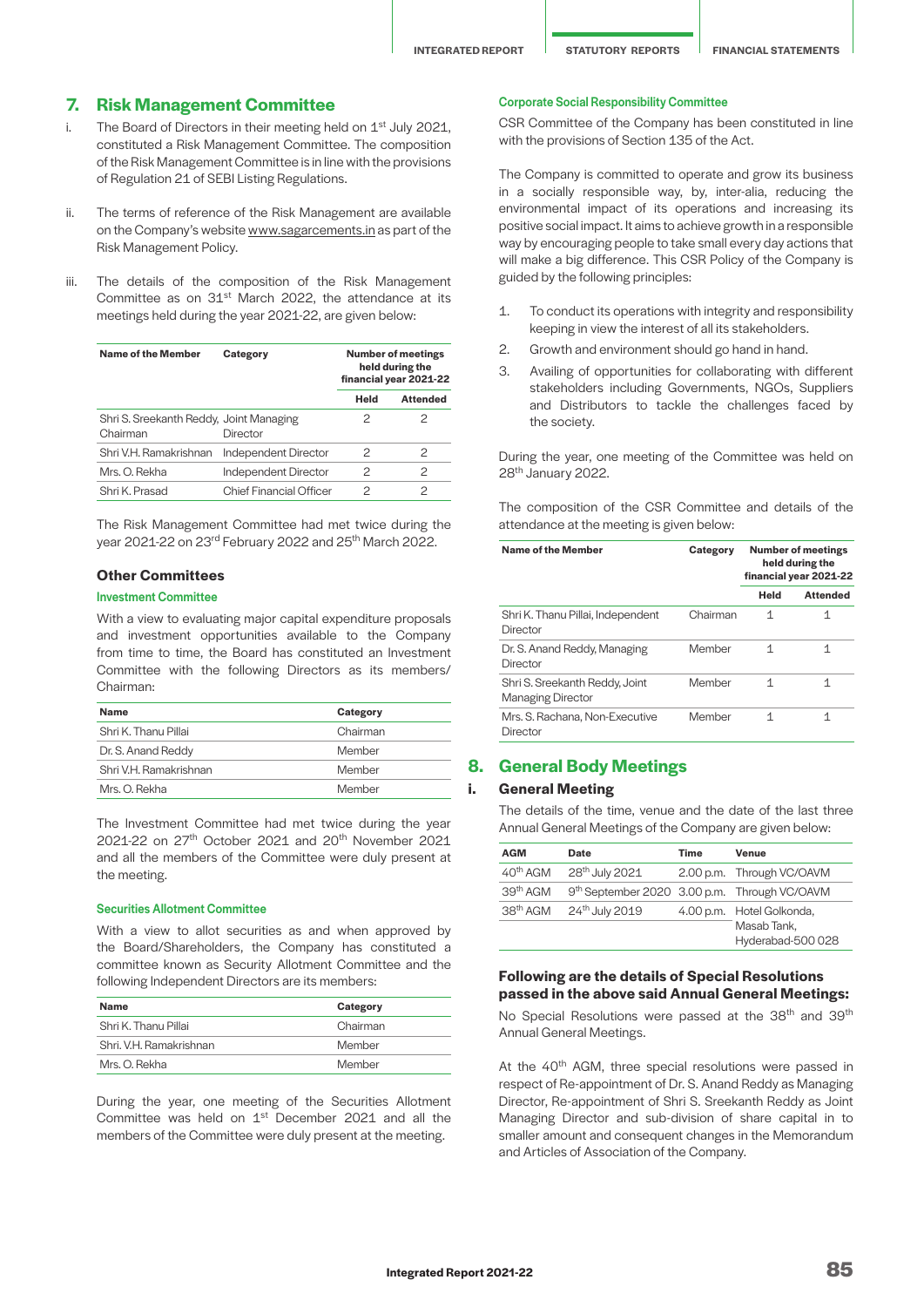No postal ballot was conducted during the financial year 2021-22. There is no proposal to pass any special resolution exclusively through postal ballot.

## **Procedure for Postal Ballot – when conducted**

The postal ballot is conducted in accordance with the provisions contained in Section 110 and other applicable provisions, if any, of the Companies Act, 2013, read with Rule 22 of the Companies (Management and Administration) Rules, 2014. The shareholders are provided the facility to vote either by physical ballot or through e-voting. The postal ballot notice is sent to shareholders in electronic form to the email addresses, where available, or in physical form through permitted mode where email addresses are not available. The Company also publishes a notice in the newspapers in accordance with the requirements under the Companies Act, 2013.

Shareholders holding equity shares as on the cut-off date may cast their votes through e-voting or through postal ballot during the voting period fixed for this purpose. After completion of scrutiny of votes, the scrutiniser submits his report to the Chairman and the results of voting by postal ballot are announced within 48 hours of conclusion of the voting period. The results are displayed on the website of the Company ([www.](https://sagarcements.in/) [sagarcements.in\)](https://sagarcements.in/), and communicated to the Stock Exchanges, Depositories, and Registrar and Share Transfer Agents. The resolutions, if passed by the requisite majority, are deemed to have been passed on the last date specified for receipt of duly completed postal ballot forms or e-voting.

# **9. Means of Communication**

## **Quarterly Results:**

As part of compliance with Regulation 33, 10 and 47 of the SEBI Listing Regulations, the Company furnishes its quarterly and annual financial results to the Stock Exchanges where its shares have been listed, followed by publication in the newspapers in accordance with the said Regulations.

#### **Newspapers in which the results were published:**

Details of newspapers in which quarterly results relating to the Financial Year 2021-22 were published are given below:

| <b>Ouarter ended</b>                                         | <b>Date of Publication</b> | Name of the newspapers<br>carrying the publication |
|--------------------------------------------------------------|----------------------------|----------------------------------------------------|
| 30 <sup>th</sup> June 2021                                   | 29th July 2021             | <b>Financial Express and</b>                       |
| 30 <sup>th</sup> September<br>2021                           | 29th October 2021          | Andhra Prabha                                      |
| 31 <sup>st</sup> December 2021 29 <sup>th</sup> January 2022 |                            |                                                    |
| 31 <sup>st</sup> March 2022                                  | 13 <sup>th</sup> May 2022  |                                                    |

## **Website where displayed:**

The Financial Results and the Shareholding pattern of the Company are made available on the Company's website '[www.](http://www.sagarcements.in) [sagarcements.in](http://www.sagarcements.in)' and also on the website of NSE and BSE as part of corporate filing made by the Company from time to time with the said stock exchanges.

#### **Press Release**

Press Releases as and when issued by the Company following the publication of financial results in respect of financial results are also made available at the Company's website.

## **Presentation made to Institutional Investors and Financial Analysts:**

Excepting on occasions when the Company had to respond in a general way to the queries now and then received from investors / analysts regarding the affairs of the Company, there were no specific presentations made to any of them during the year 2021-22. Copies of the press-release, as and when issued by the Company, mostly after submission of financial results to the Stock Exchanges, are simultaneously made available to the Stock Exchanges and the transcriptions of conference call held with the analysts / investors following the declaration of financial results are also put up on the Company's website.

## **Management Discussion and Analysis Report**

The Integrated Report of the Company contains the Management Discussion and Analysis as annexure to the Directors' Report.

## **Subsidiary Companies**

As on 1<sup>st</sup> April 2021, the Company had two wholly owned subsidiaries viz. Sagar Cements (R) Limited and Jajpur Cements Private Limited and one subsidiary viz. Sagar Cements (M) Private Limited. However, Sagar Cements (R) Limited had since been merged with Sagar Cements Limited, Holding Company vide order issued by the National Company Law Tribunal on 15<sup>th</sup> March 2022 and a copy of the said order is made available on the web site of the Company viz. [www.sagarcements.in](http://www.sagarcements.in) The audit committee reviews the consolidated financial statements of the Company containing financials of these subsidiaries. The minutes of the board meetings of the subsidiaries are periodically placed before the Board of Directors of the Company.

# **10. General Shareholder Information:**

## **a. Annual General Meeting:**

| Date & Time | 3.00 p.m. on Thursday, the 30 <sup>th</sup> June 2022 |
|-------------|-------------------------------------------------------|
| Venue       | Through Video Conference / Other Audio-Visual Means   |

#### **b. Financial Year:** 1<sup>st</sup> April 2021 to 31<sup>st</sup> March 2022

**c.** Book Closure Dates: From 24<sup>th</sup> June 2022 to 30<sup>th</sup> June 2022 (both days inclusive)

#### **d. Dividend Payment Date:**

The Board has recommended a dividend @ 35% i.e.,  $\bar{z}$  0.70 per share, subject to its declaration by the members at the Annual General Meeting and the same will be paid to the eligible shareholders within 30 days of the said declaration.

## **e. Listing on Stock Exchanges:**

The paid-up share capital of the Company as on 31<sup>st</sup> March 2022 was ₹ 23,50,00,000/- consisting of 11,75,00,000 equity shares of  $\bar{\tau}$  2/- each. All these shares have been listed on the National Stock Exchange of India Ltd. Mumbai and BSE Ltd., Mumbai. There are no dues against listing fee payable to these stock exchanges.

#### **f. Stock and ISIN Codes for the Company's shares:**

| <b>Name of the Stock Exchange</b>                                                                                                               | <b>Scrip Code</b> |
|-------------------------------------------------------------------------------------------------------------------------------------------------|-------------------|
| National Stock Exchange of India Limited,<br>"Exchange Plaza", 5 <sup>th</sup> Floor, Bandra -Kurla Complex,<br>Bandra (East), Mumbai - 400 051 | <b>SAGCEM</b>     |
| BSE Limited, P J Towers, Dalal Street, Mumbai - 400 502090<br>OO1                                                                               |                   |
| ISIN                                                                                                                                            | INF229C01021      |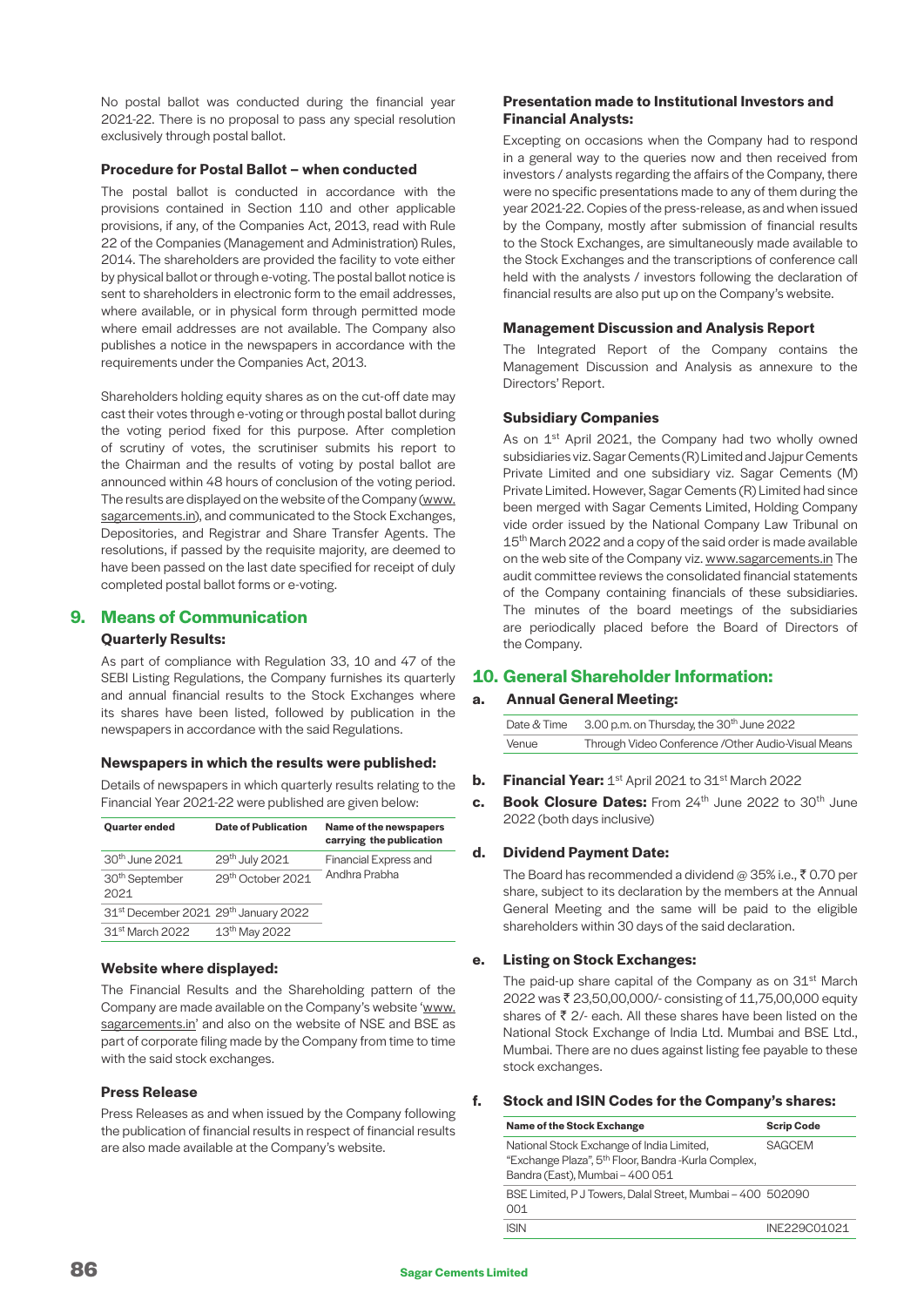## **g. Market Price Details:**

Monthly High, Low and closing prices for the Company's shares during the Financial Year as traded on the BSE Limited (BSE) and National Stock Exchange of India Limited (NSE) are given below:

| Month             |        | <b>BSE</b> |              |        | <b>NSE</b> |              |  |
|-------------------|--------|------------|--------------|--------|------------|--------------|--|
|                   | High   | Low        | <b>Close</b> | High   | Low        | <b>Close</b> |  |
| April 2021        | 163.60 | 140.15     | 143.57       | 163.80 | 141.00     | 142.86       |  |
| May 2021          | 187.60 | 140.88     | 175.09       | 187.50 | 141.34     | 174.88       |  |
| June 2021         | 239.00 | 164.00     | 219.86       | 239.00 | 164.00     | 219.70       |  |
| <b>July 2021</b>  | 278.00 | 216.20     | 262.46       | 278.00 | 215.00     | 262.72       |  |
| August 2021       | 319.00 | 266.10     | 280.10       | 310.00 | 252.80     | 279.95       |  |
| September 2021    | 305.00 | 266.15     | 294.00       | 305.70 | 266.85     | 294.55       |  |
| October 2021      | 314.50 | 257.20     | 279.65       | 341.85 | 260.85     | 280.25       |  |
| November 2021     | 296.00 | 246.05     | 257.35       | 298.00 | 246.30     | 257.15       |  |
| December 2021     | 275.00 | 235.35     | 269.55       | 274.80 | 235.10     | 269.70       |  |
| January 2022      | 292.00 | 236.25     | 238.45       | 294.70 | 236.05     | 238.45       |  |
| February 2022     | 266.75 | 222.40     | 227.55       | 267.00 | 221.95     | 227.80       |  |
| <b>March 2022</b> | 274.90 | 202.50     | 246.90       | 275.00 | 202.05     | 246.35       |  |

Note: The face value of Equity Shares was sub-divided from ₹ 10 each to ₹ 2/- each effective from 18<sup>th</sup> August 2021. To facilitate easy comparison, prices were recast from April 2021.

The Company Share Price movements during the year 2021-22 as compared with SENSEX and NIFTY, are depicted below:





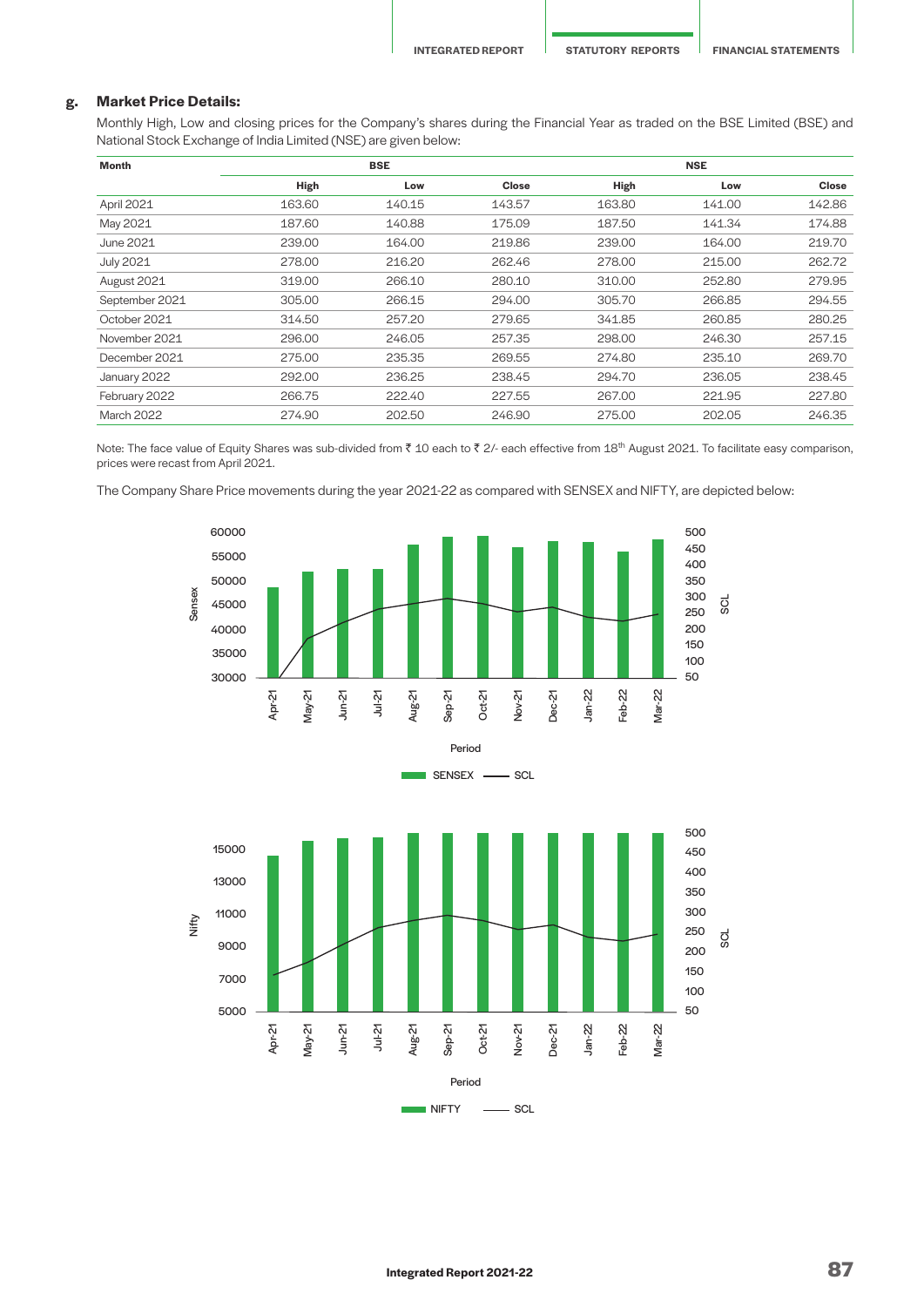## **h. Dividend History**

#### Dividend rate on Equity Share



\* Subject to the confirmation /declaration by the shareholders at the ensuing AGM, the Board has recommended a dividend at  $\bar{\tau}$  0.70 per share (35%) for the year 2021-22.

 The voting rights on the unclaimed shares outstanding as on 31<sup>st</sup> March 2022 shall remain frozen till the rightful owners of such shares claim the shares concerned.

## **i. Transfer of Unclaimed / Unpaid Dividend amounts to the Investor Education and Protection Fund ("IEPF"):**

 The un-claimed dividends for the financial year ended 31<sup>st</sup> March 1996 onwards and up to the financial year ended 31<sup>st</sup> March 2015 (Interim Dividend) were duly transferred to the Investor Education and Protection Fund set up by the Government of India in accordance with the Act as applicable at the time of such transfer. Details of the unclaimed dividends for the subsequent periods are available on the Company's website, [www.sagarcements.in.](http://www.sagarcements.in)

## **j. Registrars and Share Transfer Agents:**

KFin Technologies Limited Selenium Building, Tower B, Plot No(s) 31-32, Gachibowli, Financial District, Nanakramguda, Serilingampally Mandal Hyderabad -500032 Toll Free No: 1800-3094-001 e-mail: [einward.ris@kfintech.com](mailto:einward.ris%40kfintech.com?subject=) Website:<https://www.kfintech.com>

#### **k. Share Transfer System:**

 Around 99.24% of the shares of the Company are held in electronic form. Transfer of these shares is affected through the depositories with no involvement of the Company.

 The shareholders may kindly note that in accordance with SEBI Notification dated 8<sup>th</sup> June 2018, with effect from 1<sup>st</sup> April 2019, except in case of transmission or transposition of securities, fresh requests for effecting the transfer of securities (shares) are not processed by the Company/Registrar (RTA), if the shares concerned are held in physical form.

 As regards transmission of shares held in physical form, the documents required for transmission, like original share certificate, death certificate, succession certificate/legal heir certificate can be lodged either with the Company at its Registered Office or with the Company's Registrars and Share Transfer Agents, whose address has been given above.

# **l. Shareholdings Particulars as on 31st March 2022**

(i) Distribution of Shareholdings:

| SI. No.           | <b>Category (Shares)</b> | <b>No. of Shareholders</b> | %      | <b>No. of Shares</b> | %      |
|-------------------|--------------------------|----------------------------|--------|----------------------|--------|
| $\mathbf 1$       | $1 - 50$                 | 27523                      | 63.94  | 523131               | 0.45   |
| 2                 | $51 - 100$               | 5345                       | 12.42  | 432808               | 0.37   |
| 3                 | 101-200                  | 3184                       | 7.40   | 482509               | 0.41   |
| 4                 | $201 - 300$              | 1526                       | 3.55   | 389355               | 0.33   |
| 5                 | $301 - 500$              | 3280                       | 7.62   | 1548003              | 1.32   |
| 6                 | 501 - 1000               | 1021                       | 2.37   | 840927               | 0.72   |
| 7                 | 1001-5000                | 916                        | 2.13   | 2093161              | 1.78   |
| 8                 | 5001 - 10000             | 112                        | 0.26   | 836464               | 0.71   |
| 9                 | 10001 - 20000            | 60                         | 0.14   | 831087               | 0.71   |
| 10                | 20001 - 50000            | 29                         | 0.07   | 860142               | 0.73   |
| 11                | 50001 - 100000           | 19                         | 0.04   | 1242596              | 1.06   |
| $12 \overline{ }$ | 100001 and above         | 31                         | 0.07   | 107419817            | 91.42  |
|                   | <b>Total</b>             | 43046                      | 100.00 | 117500000            | 100.00 |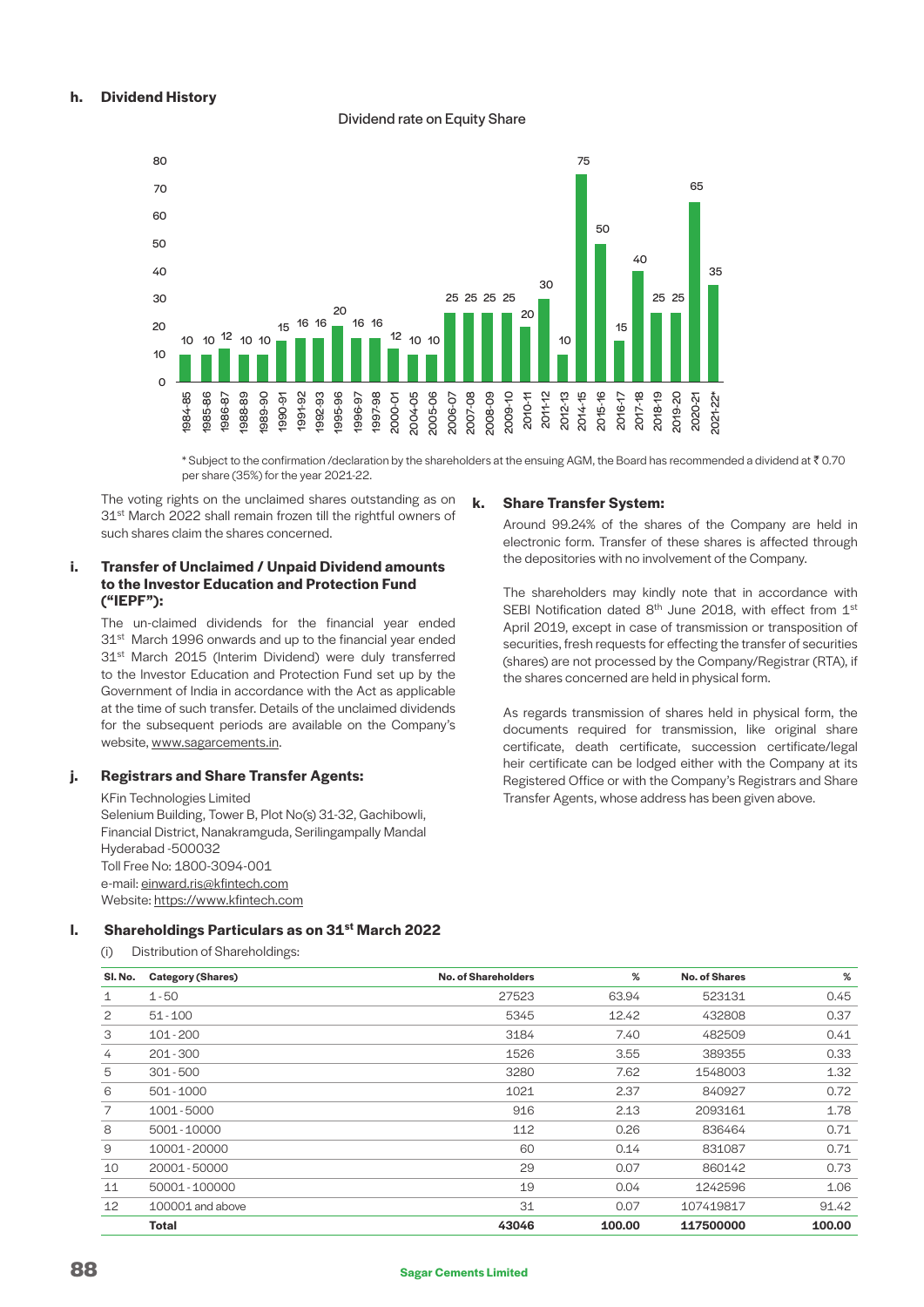#### (ii) Shareholding Pattern:

| <b>Description</b>                  | No. of holders | <b>Shares</b> | % to Total Share | in Demat Form                       |                           |  |
|-------------------------------------|----------------|---------------|------------------|-------------------------------------|---------------------------|--|
|                                     |                |               | Capital          | No. of Shares held<br>in Demat Form | % to total shares<br>held |  |
| Promoter Group                      | 14             | 59078010      | 50.28            | 59078010                            | 50.28                     |  |
| <b>Domestic Companies</b>           | 135            | 31047386      | 26.42            | 31034131                            | 26.41                     |  |
| <b>Mutual Funds</b>                 | 7              | 10396875      | 8.85             | 10390875                            | 8.84                      |  |
| Public - Individuals                | 42249          | 9042596       | 7.70             | 8183446                             | 6.96                      |  |
| Foreign Portfolio Investors         | 32             | 6158974       | 5.24             | 6158974                             | 5.24                      |  |
| Insurance Companies                 | 1              | 2480          | 0.00             | 2480                                | 0.00                      |  |
| Non-Resident Indians                | 538            | 755195        | 0.64             | 755195                              | 0.64                      |  |
| <b>Clearing Members</b>             | 64             | 92954         | 0.08             | 92954                               | 0.08                      |  |
| Indian Financial Institutions/Banks | 4              | 19750         | 0.02             | 500                                 | 0.00                      |  |
| <b>IEPF</b>                         | 1              | 901340        | 0.77             | 901340                              | 0.77                      |  |
| <b>Trusts</b>                       | 1              | 4440          | 0.00             | 4440                                | 0.00                      |  |
| <b>Total</b>                        | 43046          | 117500000     | 100.00           | 116602345                           | 99.24                     |  |

#### **m. Dematerialisation of Shares and Liquidity:**

Trading in the shares of the Company needs to be in the electronic form only. The Company has subsisting agreements with both NSDL and CDSL for the purpose. The ISIN number for the Company's shares is – INE229C01021. Shares representing more than 99.24% of the share capital were kept in dematerialised form as on  $31<sup>st</sup>$  March 2022 as detailed below:

| In physical form |      |                  | In Demat Form |                  |       |               | Total  |  |
|------------------|------|------------------|---------------|------------------|-------|---------------|--------|--|
|                  |      | <b>With NSDL</b> |               | <b>With CDSL</b> |       |               |        |  |
| <b>Shares</b>    | %    | <b>Shares</b>    | %             | <b>Shares</b>    | %     | <b>Shares</b> | %      |  |
| 897655           | 0.76 | 65843967         | 56.04         | 50758378         | 43.20 | 117500000     | 100.00 |  |

## **n. Details of Outstanding GDR / ADR / Warrants or any other Convertible Instruments:**

The Company has not issued any GDR/ADR.

#### **o. Plants Location:**

#### Cement Plants:

- 1. Mattampally Via: Huzurnagar Suryapet District, Telangana – 508 204 Tel: 08683–247039
- 2. Bayyavaram Village Kasimkota Mandal Visakhapatnam District Andhra Pradesh – 531 031 Tel: 08924 – 244098 / 244550
- 3. Gudipadu Village Yadiki Mandal Ananthapur District Andhra Pradesh – 515408 Tel: 08558-200272

#### Hydel Power Plants:

- 1. Guntur Branch Canal Hydel Project Tsallagundla Adda Road, Nekarikallu Mandal Guntur District, Andhra Pradesh-522 615
- 2. Lock-in-Sula Hydel Project Banumukkala Village, Banakacherla Regulator Pamulapadu Mandal, Kurnool District, A.P.-518 422

#### Plant location of the Subsidiary viz. Sagar Cements (M) Pvt. Ltd.

Karondiya (Vill.) Post – Jeerabad-454446 The Gandhwani Dist. Dhar (M.P.)

## Plant location of the Wholly-Owned Subsidiary viz. Jajpur Cements Pvt. Ltd.

Kalinganagar, Industrial Complex Tahsil-Dangadi Dist. Jajpur, Odisha.

#### **p. Address for Investors Related Correspondence:**

Company Secretary Sagar Cements Limited Registered Office: Plot No.111, Road No. 10, Jubilee Hills Hyderabad – 500 033 Tel. 040 – 23351571 Fax: 040 – 23356573 E-mail: soundar@sagarcements.in

#### **q. Credit Rating and Details of Revision:**

|  |                                                                 | <b>Rating Agency Type of Instrument</b>         | Rating as on<br>$1st$ April 2021 | Rating as on<br>31 <sup>st</sup> March<br>2022 |
|--|-----------------------------------------------------------------|-------------------------------------------------|----------------------------------|------------------------------------------------|
|  | India Ratings<br>and Research Capital Limits<br>Private Limited | Fund-based Working                              | $INDA-$<br>Stable/IND<br>$A2 +$  | IND A/RWF /<br>IND A1/RWE                      |
|  |                                                                 | Non-Fund based<br><b>Working Capital Limits</b> | $INDA2 +$                        | IND A1/RWE                                     |
|  |                                                                 | Term Loan                                       | $IND A-1$<br>Stable              | <b>IND A/RWE</b>                               |
|  |                                                                 | Non-convertible<br>Debentures (NCDs)            |                                  | <b>IND A/RWE</b>                               |

# **11. Other Disclosures**

#### **i. Related Party Transactions:**

Full disclosures of related party transactions entered into during the year 2021-22 as per the Ind AS 24 issued by Institute of Chartered Accountants of India ("the ICAI") have been given under Note 34 of the Notes to Standalone Financial Statements for the year ended 31<sup>st</sup> March 2022. These transactions were entered into by the Company in its ordinary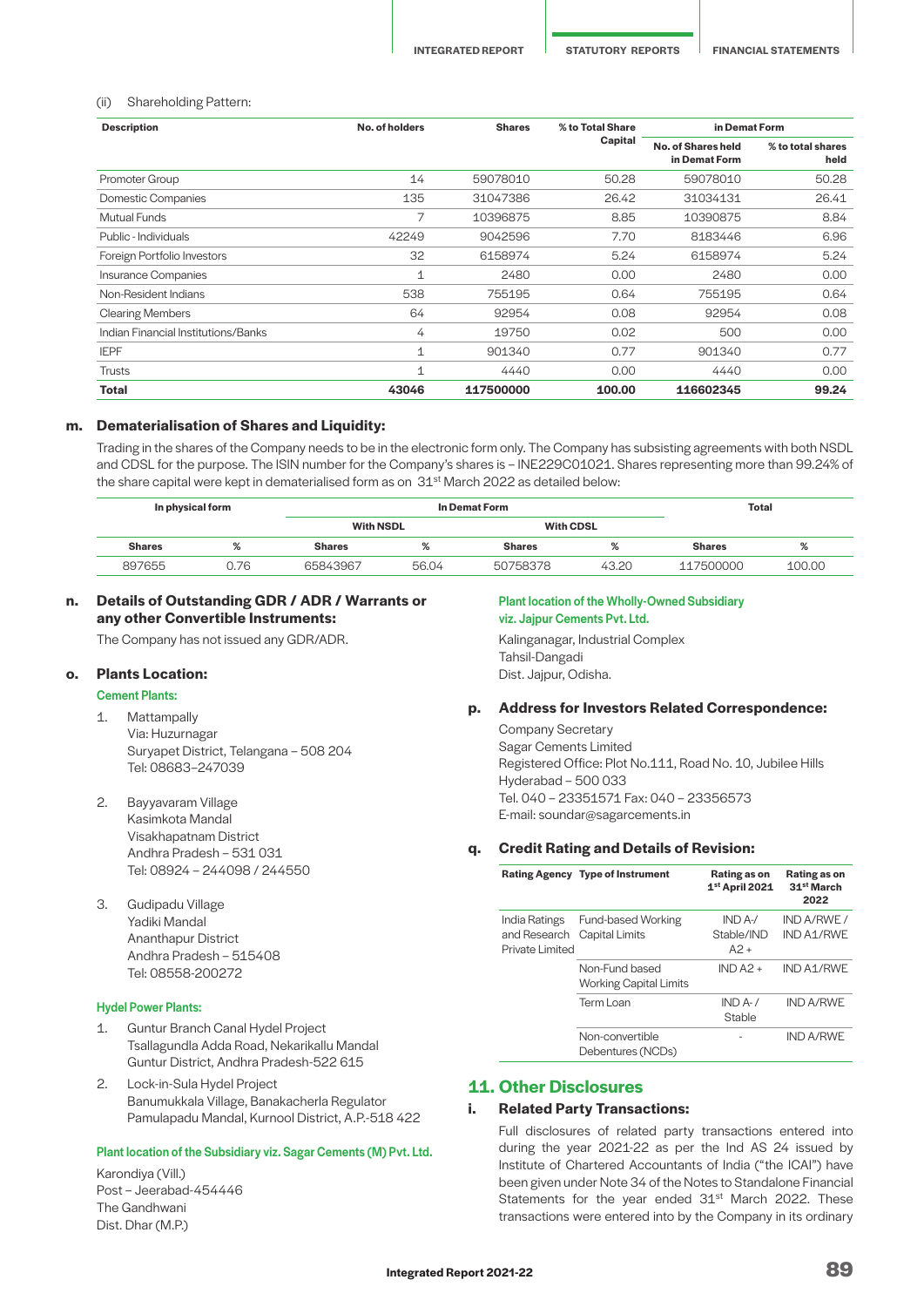course of business and at arm's length basis. There were no materially significant transactions with Directors, their relatives or the Senior Management or other related entities that may have potential conflict with the interests of the Company at large. The Register of Contracts containing transactions in which Directors are deemed to be interested, is placed before each meeting of the Board. All related party transactions had prior approval of the Audit Committee, which later reviewed and ratified these transactions wherever required.

#### **ii. Statutory Compliance, Penalties and Strictures:**

There were no instances of non-compliance by the Company on any matter relating to capital market during the last three years or any penalties imposed or strictures passed on the Company by the Stock Exchanges, SEBI or other statutory authorities relating to capital market during the said period.

#### **iii. Establishment of Vigil mechanism, Whistle Blower Policy and Affirmation**

The Company has adopted a 'Vigil Mechanism' and 'Whistle Blower Policy'. The said policy has been put up on the website of the Company. No personnel has been /will be denied access to the audit committee.

## **iv. Compliance with Mandatory Requirements and Adoption of Non-Mandatory requirements:**

- (a) The Company had implemented all the mandatory requirements applicable to it under SEBI Listing Regulations.
- (b) The audited financial statements of the Company are unqualified.
- (c) The Internal Auditors directly report to the Audit Committee, and make presentations on their reports.
- **v.** The Policy on dealing with related party transactions and the policy for determining 'material' subsidiaries are available on the Company's website [http://sagarcements.](http://sagarcements.in/wp-content/uploads/2020/08/SCL_Policy-on-Related-Party-Transactions.pdf) [in/wp- content/ uploads/ 2020/08/ SCL\\_Policy-on-](http://sagarcements.in/wp-content/uploads/2020/08/SCL_Policy-on-Related-Party-Transactions.pdf)[Related-Party-Transactions.pdf](http://sagarcements.in/wp-content/uploads/2020/08/SCL_Policy-on-Related-Party-Transactions.pdf) and [https://sagarcements.](https://sagarcements.in/wp-content/uploads/2020/08/Scl_Policy-on-Material-Subsidiary_27.1.16.pdf) [in/wp-content/uploads/2020/08/Scl\\_Policy-on-Material-](https://sagarcements.in/wp-content/uploads/2020/08/Scl_Policy-on-Material-Subsidiary_27.1.16.pdf)Subsidiary 27.1.16.pdf respectively.

#### **vi. Commodity Price risks and Hedging Activities:**

Commodity price risk is a financial risk on an entity's financial performance upon fluctuations in the prices of commodities that are beyond the control of the entity, since they are primarily driven by external market forces.

Any Sharp fluctuations in prices will create significant business challenges, impacting the profitability of the Company.

Sagar Cements Limited has captive limestone mine which is one of the major raw materials to produce cement. Commodities like Iron ore, bauxite and laterite are utilised in the manufacturing process but they are not significant.

Further the price of other major raw materials like Coal and Pet Coke which are close to 45% of the cost of production, have a significant impact on the performance of the Company since they are primarily driven by the external market forces. To meet the price fluctuations in the price of these commodities, company secures materials to meet around six months of its operational requirement, by optimising the domestic and import sources through establishment of long-term financial instruments.

Company's current exposures to the major commodities are given below:

| <b>Commodity Name</b>         | <b>Exposure</b>                | <b>Exposure</b>     |                        | % Of such exposure hedged through commodity derivatives |                             |                 |              |
|-------------------------------|--------------------------------|---------------------|------------------------|---------------------------------------------------------|-----------------------------|-----------------|--------------|
|                               | <b>INR</b><br>$($ ₹ in Crores) | in Qty<br>in $(MT)$ | <b>Domestic Market</b> |                                                         | <b>International Market</b> |                 |              |
|                               |                                |                     | <b>OTC</b>             | <b>Exchange</b>                                         | <b>OTC</b>                  | <b>Exchange</b> | <b>Total</b> |
| Pet Coke / Coal<br>(Imported) | 85.76                          | 1,04,649            | 100%                   |                                                         | 100%                        |                 | 100%         |
| Pet Coke / Coal<br>(Domestic) | 304.65                         | 4,14,872            | 0%                     |                                                         | 0%                          |                 | 0%           |

#### **vii. Utilisation of Funds Raised through Issue of Non-Convertible Debentures**

During the financial year 2021-22, the Company issued on private placement basis and allotted 5,000 Secured Redeemable Non-Convertible Debentures (NCDs) of face value of ₹1,00,000/- (Rupees One Lakh only) each, aggregating to ₹ 250,00,00,000/- (Rupees Two Hundred and Fifty Crores only). The funds raised through NCDs have been utilised to meet general business requirements, addressing working capital needs as well as expansion of business activities.

- **viii.** Certificate from the Company Secretary in practice to the effect that none of the directors has been debarred or disqualified has been given in the annexure to this report.
- ix. None of the recommendations made by any Committee at its meetings was rejected by the Board.

#### **x. Fee paid to Statutory Auditors:**

A total fee of  $\bar{\tau}$  105 Lakhs was paid to the Statutory Auditors towards all services rendered by them to the Company and to its subsidiaries viz. Sagar Cements (M) Private Limited and Jajpur Cements Private Limited for the year 2021-22.

### **xi. Disclosure in Relation to Sexual Harassment**

 During the year 2021-22, the Company did not receive any complaints of sexual harassment in relation to the sexual harassment of women at workplace (Prevention, Prohibition and Redressal) Act, 2013.

#### **xii. Reconciliation of Share Capital Audit**

 A firm of practicing Company Secretaries carried out a share capital audit to reconcile the total admitted equity share capital with the National Securities Depositories Limited (NSDL) and the Central Depository Services (India) Limited (CDSL) and the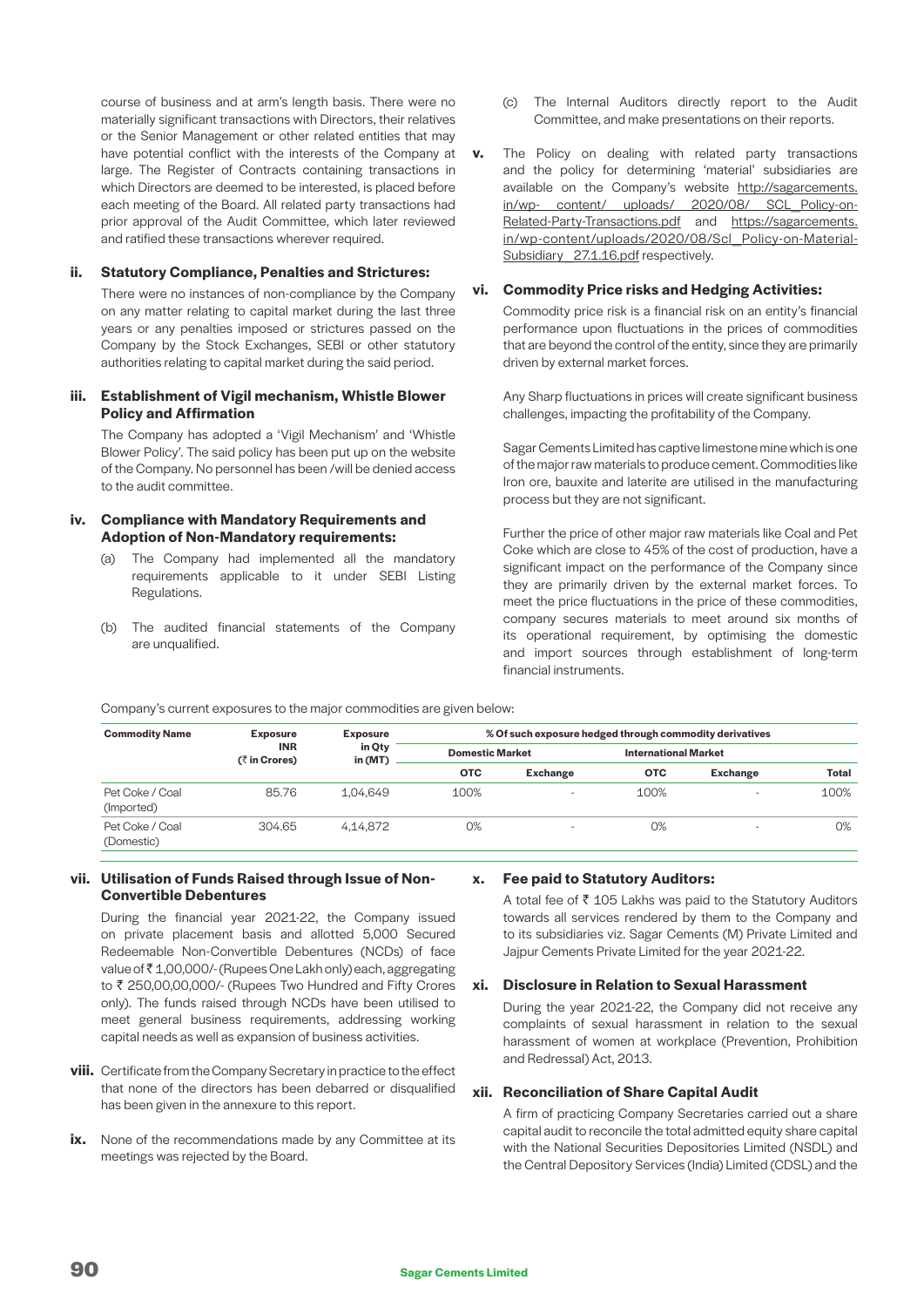total issued and listed equity share capital. Their audit report confirms that the total issued / paid-up capital is in agreement with the aggregate of the total number of shares in physical form and the total number of shares held in demat form with NSDL and CDSL.

**xiii.** The Company has adopted a Policy on Determination of Materiality for Disclosures and the said policy has been put up on the website of the Company [www.sagarcements.in](http://www.sagarcements.in).

## **xiv. Code of Conduct**

The members of the board and senior management personnel have affirmed their compliance during the year ended 31<sup>st</sup> March 2022 with the Code applicable to them. A certificate by the CEO and Managing Director to this effect has been given in the annexure to this report.

- **12.** The Company has duly complied with the requirements of the Corporate Governance Report of Sub-paras 2 to 10 of Part (C) of Schedule V of the SEBI Listing Regulation.
- **13.** The following discretionary requirements have been adopted pursuant to Part E of Schedule II of SEBI Listing Regulations.
	- (a) The financial statements of the Company are with unmodified opinion.
	- (b) The Internal Auditors of the Company are directly reporting to the Audit Committee.
	- (c) The Chairman of the Board is a Non-Executive Director and his position is separate from that of the Managing Director. The Chairman is not related to the Managing Director.
- 14. The Company is in compliance with corporate governance requirements specified in regulation 17 to 27 and clauses

(b) to (i) of sub-regulation (2) of regulation 46 of SEBI Listing Regulations.

**15.** The compliance certificate from the Company Secretary in practice regarding compliance with conditions of corporate governance has been annexed to the Directors Report.

## **16. The Disclosures with respect to demat Suspense Account/ Unclaimed Suspense Account (Unclaimed Shares)**

Pursuant to Regulation 39 of the SEBI Listing Regulations, reminder letters have been sent to shareholders whose shares remain unclaimed from the Company. Based on their response, such shares have been transferred to "unclaimed suspense account" as per the provisions of Schedule VI of the SEBI Listing Regulations. The disclosure as required under Schedule V of the SEBI Listing Regulations is given below:

#### **Disclosure with Respect to Unclaimed Shares:**

| SI.<br>No. | <b>Description</b>                                                                                                                                        | <b>Shareholders</b> | <b>Shares</b> |
|------------|-----------------------------------------------------------------------------------------------------------------------------------------------------------|---------------------|---------------|
| a          | Aggregate number of shareholders<br>and the outstanding shares unclaimed<br>at the beginning of the year                                                  | 4                   | 800           |
| h          | Number of shareholders<br>who<br>approached claiming shares against<br>the above                                                                          | 1                   | 100           |
| C          | Number of shareholders to whom<br>shares were transferred against (a)<br>above                                                                            |                     |               |
| d          | Shares transferred to IFPF under Rule<br>6 of Investor Education and Protection<br>Fund Authority (Accounting, Audit,<br>Transfer and Refund) Rules, 2016 |                     |               |
| е          | Aggregate number of shareholders<br>and the outstanding unclaimed shares<br>at the end of the year                                                        | З                   | 3500          |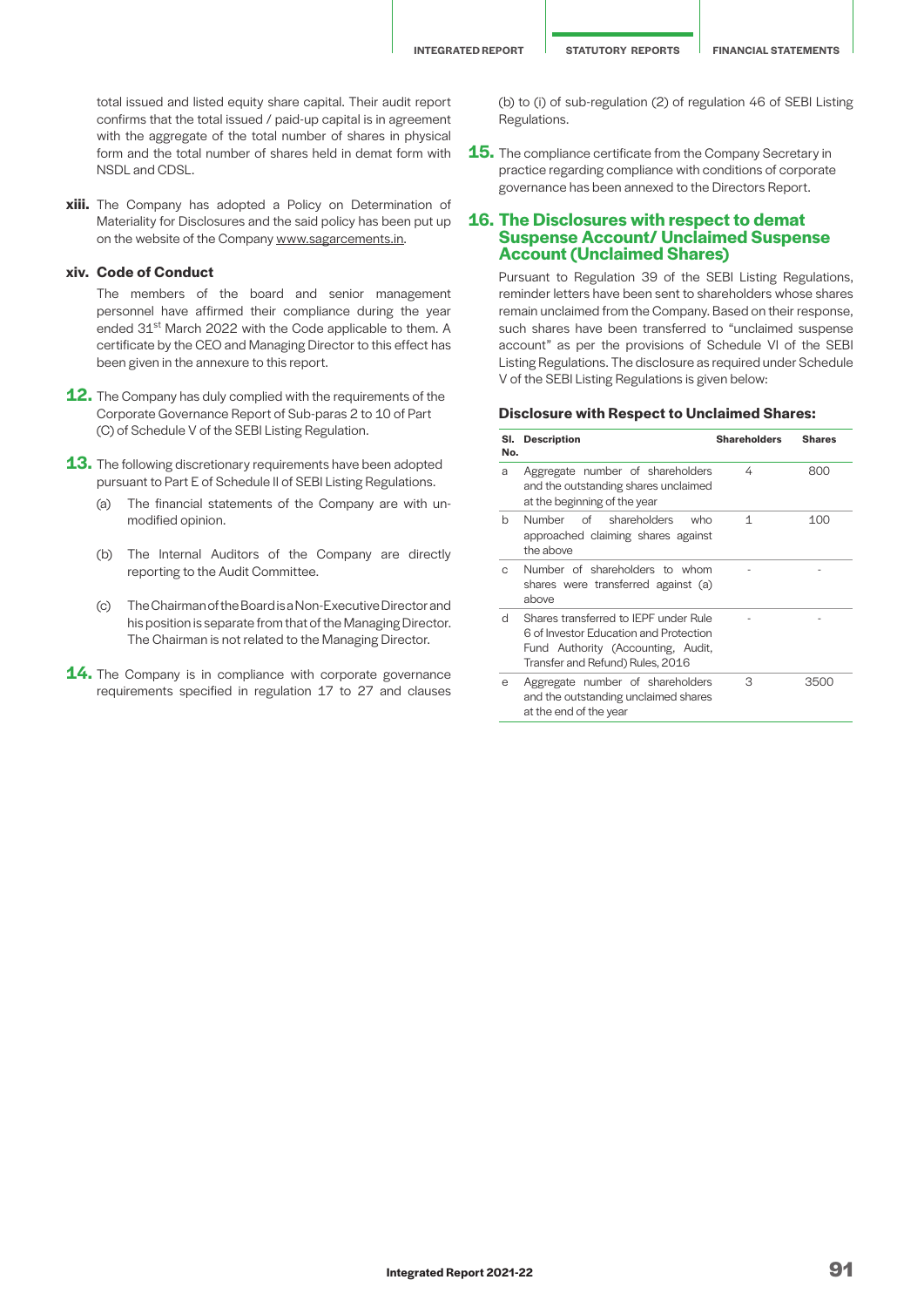# **Business Responsibility Report**

Under the regulation 34 of the Listing Regulations, as currently applicable, top 1,000 listed companies are required to submit the Business Responsibility Report as part of their Annual Report describing the initiatives taken by them from an environmental, social and Governance perspective, in the format prescribed for the purpose.

The Company recognises that the business enterprises are accountable not only to their shareholders from a financial performance perspective but also to the larger society which is also its stakeholder. The enterprises are increasingly seen a critical component of the social system. Adoption of good business practices in the interest of the social set-up and the environment are therefore as vital as their financial and operational performance.

The initiatives taken by the Company in fulfilling the above objectives are given below in the prescribed format:-

# **Section A: General Information about the Company**

| SI.<br>No. | <b>Particulars</b>                                                                                                                                                        |                                                                                                                                                         |              |                                                                             |                                      |  |  |
|------------|---------------------------------------------------------------------------------------------------------------------------------------------------------------------------|---------------------------------------------------------------------------------------------------------------------------------------------------------|--------------|-----------------------------------------------------------------------------|--------------------------------------|--|--|
| 1          | Corporate Identity Number (CIN) of the Company                                                                                                                            | L26942TG1981PLC002887                                                                                                                                   |              |                                                                             |                                      |  |  |
| 2          | Name of the Company                                                                                                                                                       | <b>SAGAR CEMENTS LIMITED</b>                                                                                                                            |              |                                                                             |                                      |  |  |
| 3          | Registered address                                                                                                                                                        |                                                                                                                                                         |              | Plot No.111, Road No.10, Jubilee Hills, Hyderabad-500 033, Telangana, India |                                      |  |  |
| 4          | Website                                                                                                                                                                   | www.sagarcements.in                                                                                                                                     |              |                                                                             |                                      |  |  |
| 5          | E-mail ID                                                                                                                                                                 | info@sagarcements.in                                                                                                                                    |              |                                                                             |                                      |  |  |
| 6          | Financial Year reported                                                                                                                                                   | Year ended 31/03/2022                                                                                                                                   |              |                                                                             |                                      |  |  |
| 7          | Sector(s) that the Company is engaged in (Industrial activity code                                                                                                        | Group                                                                                                                                                   | Class        | Sub Class                                                                   | Description                          |  |  |
|            | wise)                                                                                                                                                                     | 239                                                                                                                                                     | 2394         | 23941 & 23942                                                               | Manufacture of<br>Clinker and Cement |  |  |
| 8          | List three key products / services that the Company manufactures / Manufacture of Clinker & Cements of OPC, PPC, PSC, SRC & GGBS grades<br>provides (as in balance sheet) |                                                                                                                                                         |              |                                                                             |                                      |  |  |
| 9          | Total number of locations where business activity is undertaken by<br>the Company                                                                                         |                                                                                                                                                         |              |                                                                             |                                      |  |  |
|            | Number of International Locations (Provide details of major 5):<br>a)                                                                                                     | Nil                                                                                                                                                     |              |                                                                             |                                      |  |  |
|            | Number of National Locations<br>b)                                                                                                                                        | <b>Cement Plants:</b><br>Mattampally, Via, Huzurnagar, Suryapet District<br>Telangana-508204                                                            |              |                                                                             |                                      |  |  |
|            |                                                                                                                                                                           | Bayyavaram Village, Kasimkota Mandal<br>Visakhapatnam District-531031, Andhra Pradesh                                                                   |              |                                                                             |                                      |  |  |
|            |                                                                                                                                                                           | Gudipadu Village, Yadiki Mandal, Ananthapur District<br>Andhra Pradesh-515408                                                                           |              |                                                                             |                                      |  |  |
|            |                                                                                                                                                                           | <b>Hydel Power Units:</b><br>Guntur Branch Canal Hydel Project<br>Tsallagundla Adda Road, Nekarikallu Mandal<br>Guntur District-522 615, Andhra Pradesh |              |                                                                             |                                      |  |  |
|            |                                                                                                                                                                           | Lock-in-Sula Hydel Project<br>Banumukkala Village, Banakacherla Regulator<br>Pamulapadu Mandal, Kurnool District-518 422<br>Andhra Pradesh              |              |                                                                             |                                      |  |  |
| 10         | Markets served by the Company-Local / State / National /                                                                                                                  | Local                                                                                                                                                   | <b>State</b> | National                                                                    | International                        |  |  |
|            | International                                                                                                                                                             | $\checkmark$                                                                                                                                            | $\checkmark$ | $\checkmark$                                                                |                                      |  |  |

# **Section B: Financial details of the Company**

|   | Paid-up Capital (INR)                                                                            | ₹ 2.350 Lakhs                                                                                                                                                  |
|---|--------------------------------------------------------------------------------------------------|----------------------------------------------------------------------------------------------------------------------------------------------------------------|
| 2 | Total Turnover (INR)                                                                             | ₹ 1.56.429 Lakhs                                                                                                                                               |
| З | Total profit after taxes (INR)                                                                   | ₹ 10.378 Lakhs                                                                                                                                                 |
| 4 | Total Spending on Corporate Social Responsibility (CSR) as<br>percentage of profit after tax (%) | The Company has spent $\bar{\tau}$ 255 Lakhs on CSR activities, constituting 3.32% of the<br>average profit after taxes in the previous three financial years. |
| 5 |                                                                                                  | List of activities on which expenditure in 4 above has been incurred: - All CSR activities conducted by the Company are in alignment with those identified     |

ivities conducted by the Company are in alignment with those identi under Schedule VII of Companies Act, 2013 and are listed as follows: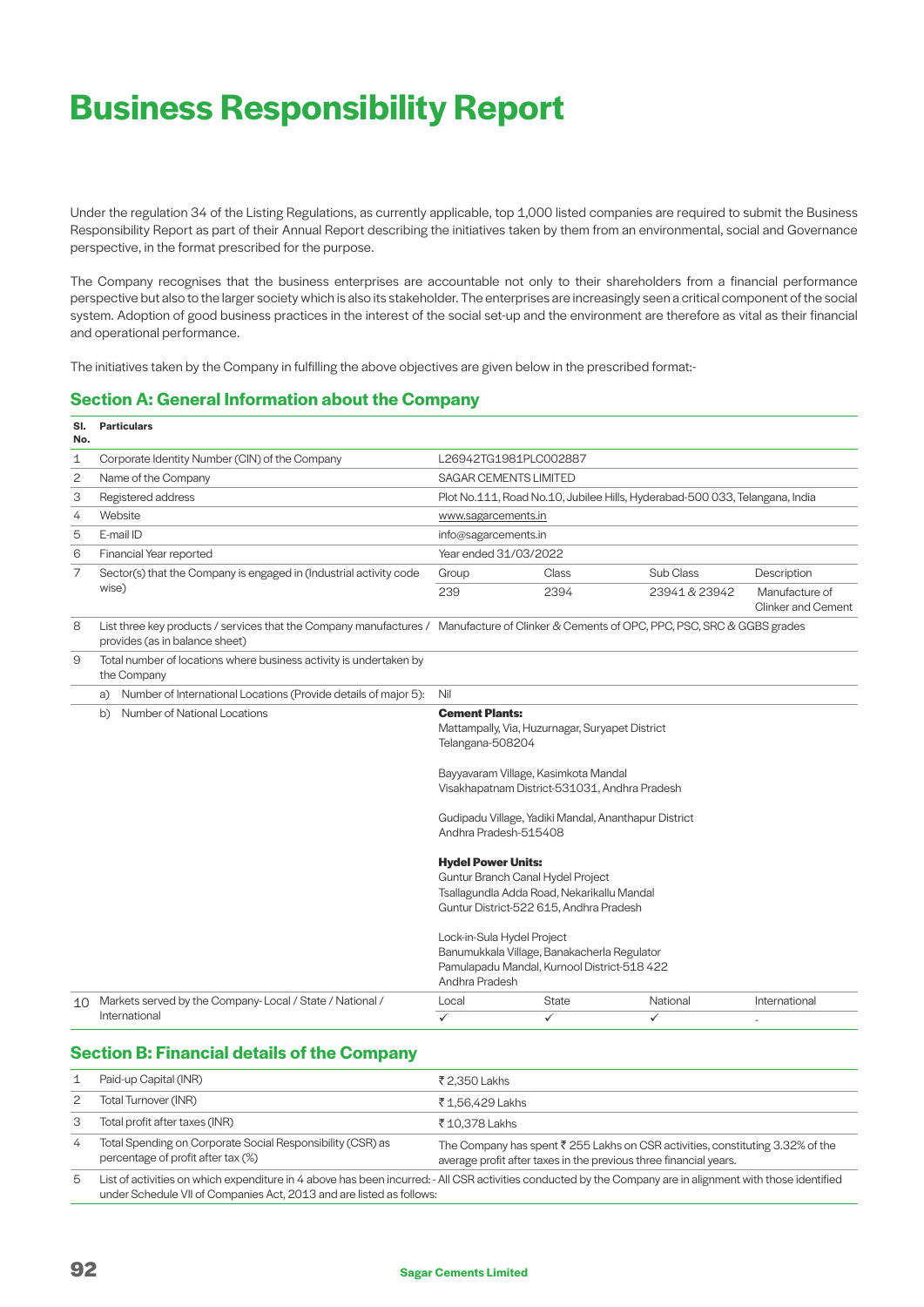**INTEGRATED REPORT STATUTORY REPORTS FINANCIAL STATEMENTS**

| SI.<br>No. | CSR Project or activity identified under Schedule VII of Companies Act, 2013 | Sector in which the project is<br>covered                                                          | <b>Expenditure incurred during the</b><br>period $(\bar{z})$ |
|------------|------------------------------------------------------------------------------|----------------------------------------------------------------------------------------------------|--------------------------------------------------------------|
| 1          | Preventive Health Care and for Promotion of Safe Drinking Water              | Preventive health care and<br>promotion of sanitation and making<br>available safe drinking water. | 1,27,48,761                                                  |
| 2          | Training and Education                                                       | Promotion of Education and<br>infrastructure for it.                                               | 49.90.862                                                    |
| 3          | Training and Promotion of Sports                                             | Organising sports events and<br>sponsor of sports personnel                                        | 3,23,521                                                     |
| 4          | <b>Rural Development</b>                                                     | Laying of Roads and related works                                                                  | 73,92,890                                                    |
|            | <b>Total CSR spent</b>                                                       |                                                                                                    | 2,54,56,034                                                  |

# **Section C: Other Details**

| 1 | Does the Company have any Subsidiary Company / Companies?                                                                                                                                                                           | Yes. The Company has two subsidiary companies viz.<br>Sagar Cements (M) Private Limited<br>Jaipur Cements Private Limited                        |  |  |  |
|---|-------------------------------------------------------------------------------------------------------------------------------------------------------------------------------------------------------------------------------------|--------------------------------------------------------------------------------------------------------------------------------------------------|--|--|--|
|   | Do the Subsidiary Company / Companies participate in the BR<br>Initiatives of the parent Company?<br>If yes, then indicate the number of such subsidiary Company(s)                                                                 | Yes. M/s. Sagar Cements (M) Private Limited and M/s. Jajpur Cements Private<br>Limited participates in the BR initiatives of the parent company. |  |  |  |
|   | Do any other entity / entities (e.g. suppliers, distributors etc.)<br>participate in the BR initiatives of the Company. If yes, then indicate<br>the percentage of such entity/ entities? [Less than 30%, 30-60%,<br>More than 60%] | No. The other entities with whom the Company does business do not participate in<br>the BR initiatives of the Company.                           |  |  |  |

# **Section D: BR Information**

## **1. Details of Director / Directors Responsible for BR**

(a) Details of the Director / Director Responsible for Implementation of the BR Policy / Policies

| ᅩ        | DIN Number  |                         |  |  |
|----------|-------------|-------------------------|--|--|
| <u>_</u> | Name        | Shri S. Sreekanth Reddy |  |  |
| ب        | Designation | Joint Managing Director |  |  |

(b) Details of the BR Head

|                | No. Particulars   | <b>Details</b>            |
|----------------|-------------------|---------------------------|
| $\overline{1}$ | <b>DIN Number</b> | 00123889                  |
|                | Name              | Shri S. Sreekanth Reddy   |
| З.             | Designation       | Joint Managing Director   |
| 4.             | Telephone number  | 040 23351571              |
| 5.             | e-mail id         | sreekanth@sagarcements.in |
|                |                   |                           |

#### **2. Principle Wise (as per NVGs) BR Policy / Policies:**

The nine principles are as under:

P1 Businesses should conduct and govern themselves with integrity in a manner that is ethical, transparent and accountable

P2 Businesses should provide goods and services in a manner that is sustainable and safe

- P3 Businesses should respect and promote the well-being of all its employees, including those in their value chains
- P4 Businesses should respect the interests of and be responsive to all their stakeholders

P5 Businesses should respect and promote human rights

P6 Businesses should respect, protect and make efforts to protect and restore the environment

P7 Businesses, when engaging in influencing public and regulatory policy, should do so in a manner that is responsible and transparent

P8 Businesses should promote inclusive growth and equitable development

P9 Businesses should engage with and provide value to their customers and consumers in a responsible manner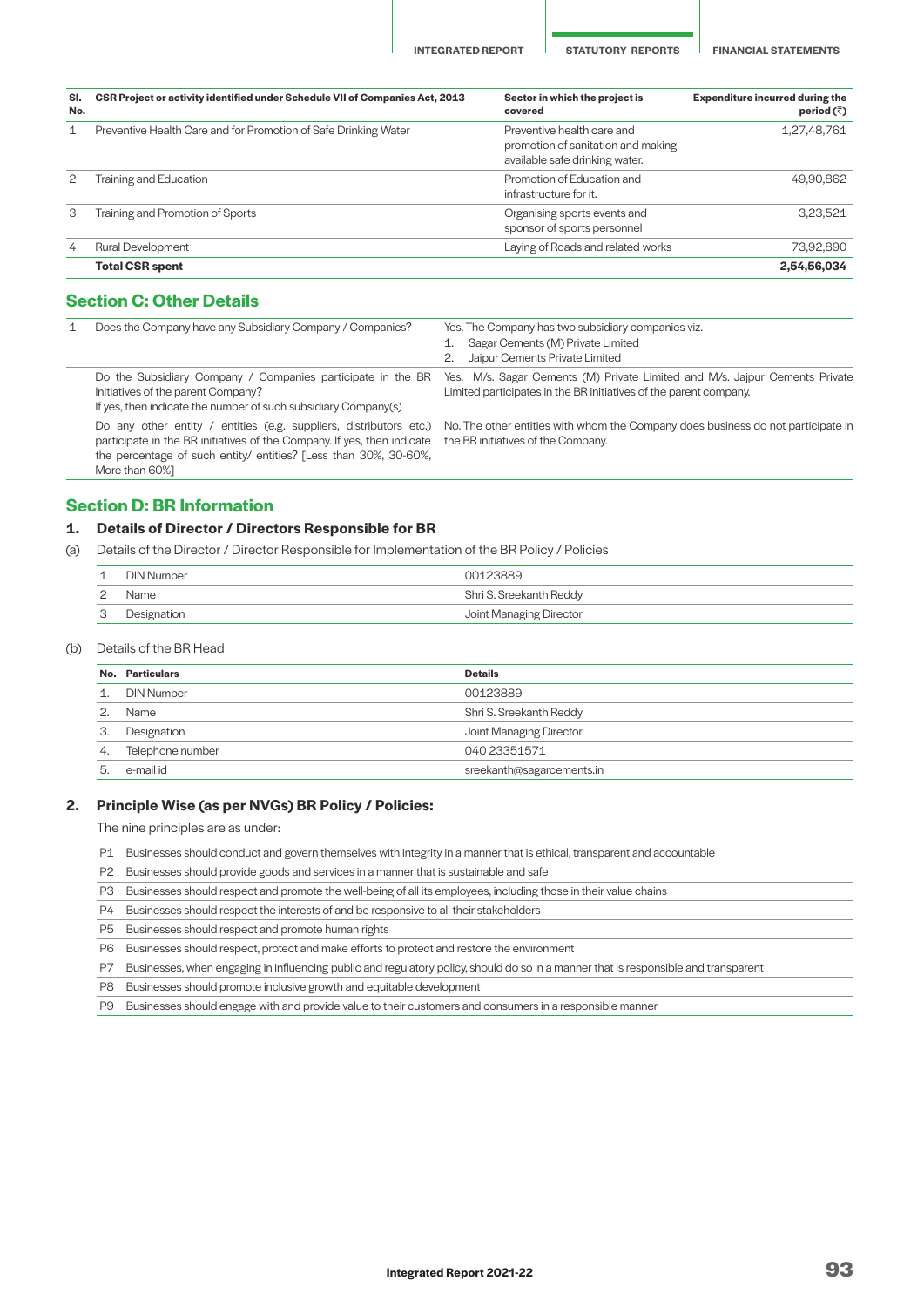## (a) Details of Compliance (Reply in Y / N)

| No. | Questions                                                                                                                                    | <b>P1</b> | P <sub>2</sub> | P <sub>3</sub> | <b>P4</b> | P <sub>5</sub> | P <sub>6</sub>                             | P7           | P8           | P <sub>9</sub> |
|-----|----------------------------------------------------------------------------------------------------------------------------------------------|-----------|----------------|----------------|-----------|----------------|--------------------------------------------|--------------|--------------|----------------|
| 1.  | Do you have a policy / policies for?                                                                                                         | Υ         | Υ              | $\checkmark$   | Υ         | Υ              | Υ                                          | $\checkmark$ |              |                |
| 2.  | Has the policy been formulated in consultation with the relevant<br>stakeholders?                                                            | Υ         | Y              | $\checkmark$   | Υ         | Y              | Υ                                          | $\checkmark$ | $\checkmark$ | $\checkmark$   |
| 3.  | Does the policy conform to any national / international standards? If<br>yes, specify? (50 words)                                            |           |                |                |           | Υ              | Υ                                          |              |              |                |
| 4.  | Has the policy been approved by the Board? If yes, has it been signed<br>by MD / owner / CEO / appropriate Board Director?                   |           | Y              |                |           | Υ              | Υ                                          |              |              |                |
| 5.  | Does the Company have a specified committee of the Board /<br>Director / Official to oversee the implementation of the policy?               |           |                |                |           | Υ              | Υ                                          | $\checkmark$ |              |                |
| 6.  | Indicate the link for the policy to be viewed online?                                                                                        |           |                |                |           |                | https://sagarcements.in/investors/policies |              |              |                |
| 7.  | Has the policy been formally communicated to all relevant internal<br>and external stakeholders?                                             | Υ         | Υ              |                |           | $\checkmark$   | $\vee$                                     |              | $\checkmark$ |                |
| 8.  | Does the Company have in-house structure to implement the policy<br>/ policies?                                                              |           | Υ              |                | Υ         | Υ              | Υ                                          | Υ            |              |                |
| 9.  | Does the Company have a grievance redressal mechanism related to<br>the policy / policies to address stakeholders' grievances related to the |           |                |                |           | Υ              | Υ                                          | $\checkmark$ | $\checkmark$ |                |

policy / policies?

working of this policy by an internal or external agency?

10. Has the Company carried out independent audit /evaluation of the The Company publishes its Sustainability Report on an Annual basis which is GRI Standards compliant A+ i.e. an internationally accepted reporting framework which is also assured by an independent certifying agency and is available on the website of the Company, <https://sagarcements.in/investors/policies>

> For the Financial Year 2022, the Company is publishing the integrated annual report and hence, no separate Sustainability Report shall be published. The Integrated Annual Report can be accessed from website of the Company through the link [https://sagarcements.in/investors](https://sagarcements.in/investors/policies)

#### (b) If answer to the question at serial number 1 against any principle, is 'No', please explain why: (Tick up to 2 options)

|    | No. Questions                                                                                                                        | P1 | P <sub>2</sub> | P3 | <b>P4</b> | P5 | P6 | P7 | P8 | P9 |
|----|--------------------------------------------------------------------------------------------------------------------------------------|----|----------------|----|-----------|----|----|----|----|----|
|    | The Company has not understood the principles                                                                                        |    |                |    |           |    |    |    |    |    |
|    | The Company is not at a stage where it finds itself in a position to<br>formulate and implement the policies on specified principles |    |                |    |           |    |    |    |    |    |
| З. | The Company does not have financial or manpower resources<br>available for the task                                                  |    |                |    |           |    |    |    |    |    |
| 4. | It is planned to be done within next 6 months                                                                                        |    |                |    |           |    |    |    |    |    |
| 5. | It is planned to be done within the next 1 year                                                                                      |    |                |    |           |    |    |    |    |    |
|    | Any other reason (please specify)                                                                                                    |    |                |    |           |    |    |    |    |    |

## **3. Governance Related to BR:**

of the Board or CEO to assess the BR performance of the Company.

(b) Does the Company publish a BR or a Sustainability Report? What is the hyperlink for viewing this report? How frequently it is published?

(a) Indicate the frequency with which the Board of Directors, Committee The Joint Managing Director along with other senior officials of the Company assesses the BR performance of the Company on a monthly basis and then appraise the same to the Board.

> The Company publishes its Sustainability Report on an Annual basis which is GRI Standards compliant A+ i.e. an internationally accepted reporting framework which is also assured by an independent certifying agency and is available on the website of the Company,<https://sagarcements.in/investors/policies>

> For the Financial Year 2022, the Company is publishing the integrated annual report and hence, no separate Sustainability Report shall be published. The Integrated Annual Report can be accessed from website of the Company through the link [https://sagarcements.in/investors](https://sagarcements.in/investors/policies)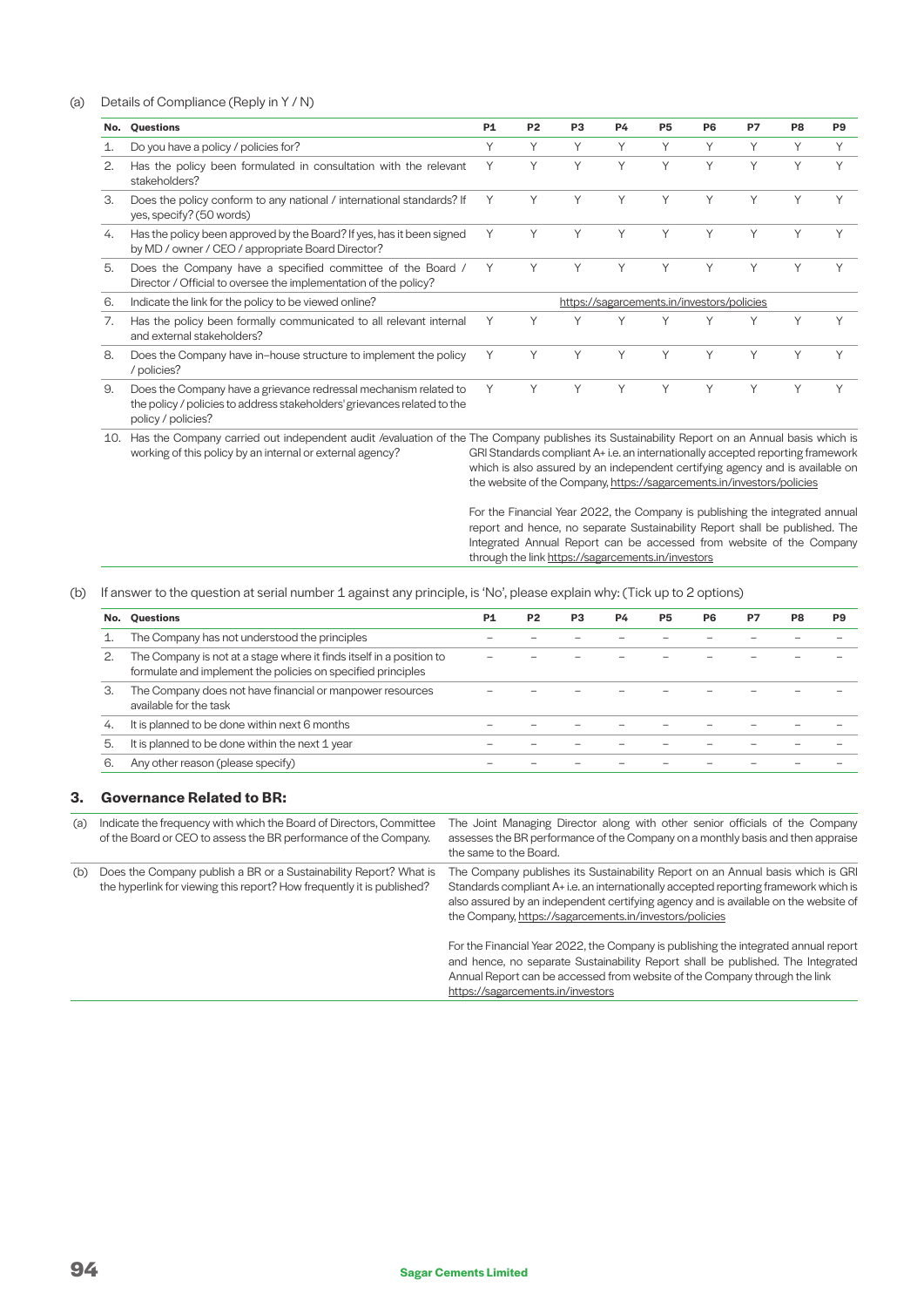# **Section E: Principle-Wise Performance**

## **Principle 1: Businesses should conduct and govern themselves with integrity in a manner that is ethical, transparent and accountable**

| 1 | Does the policy relating to ethics, bribery and corruption cover<br>only the Company? Yes / No. Does it extend to the Group /<br>Joint Ventures / Suppliers / Contractors / NGOs / Others?                         | The Company has got a Code of Conduct and Vigil Mechanism that were approved by the<br>Board of Directors. These are applicable to the Board Members and Senior Management of<br>the Company and an annual affirmation on compliance of the Code is obtained from them.<br>The Company persuade parties associated with it to follow the principles of ethics, etc. and<br>gives importance to Corporate Governance which is an integral part of the management of<br>the Company. |  |  |  |
|---|--------------------------------------------------------------------------------------------------------------------------------------------------------------------------------------------------------------------|------------------------------------------------------------------------------------------------------------------------------------------------------------------------------------------------------------------------------------------------------------------------------------------------------------------------------------------------------------------------------------------------------------------------------------------------------------------------------------|--|--|--|
| 2 | How many stakeholder complaints have been received in the<br>past financial year and what percentage was satisfactorily<br>resolved by the management? If so, provide details thereof, in<br>about 50 words or so. | There were no complaints on ethics / transparency and accountability during the year.                                                                                                                                                                                                                                                                                                                                                                                              |  |  |  |

# **Principle 2: Businesses should provide goods and services in a manner that is sustainable and safe**

| 1 | List up to 3 of your products or services whose design has<br>incorporated social or environmental concerns, risks and / or<br>opportunities.            |           | (a) The Company is engaged in the manufacture of cement that helps customers to build<br>sustainable structures which are more durable and more environment friendly and<br>resource efficient. The Company is primarily engaged in the production of blended<br>cement which uses fly-ash, a natural waste, as an additive and slag a waste from blast<br>furnace in steel plants contributing toward the improvement in the environment.                                                                                                                                          |                    |                    |  |
|---|----------------------------------------------------------------------------------------------------------------------------------------------------------|-----------|-------------------------------------------------------------------------------------------------------------------------------------------------------------------------------------------------------------------------------------------------------------------------------------------------------------------------------------------------------------------------------------------------------------------------------------------------------------------------------------------------------------------------------------------------------------------------------------|--------------------|--------------------|--|
|   |                                                                                                                                                          |           | b) The Company also concentrates on reducing the use of clinker in the cement thereby<br>resulting in conservation of lime stone and reducing the CO2 emissions.                                                                                                                                                                                                                                                                                                                                                                                                                    |                    |                    |  |
|   |                                                                                                                                                          | C)        | The Company also effectively generates power from its waste heat recovery, solar and<br>hydel power plants, addressing the carbon emissions, saving of fuels in the process of<br>power generation.                                                                                                                                                                                                                                                                                                                                                                                 |                    |                    |  |
|   |                                                                                                                                                          |           | d) The Company is also making efforts in water conservation by means of rain water<br>harvesting, use of water rejected, after treatment in process.                                                                                                                                                                                                                                                                                                                                                                                                                                |                    |                    |  |
|   |                                                                                                                                                          | e)        | The Company is also making efforts in the use of AFR (Alternate Fuels and Raw<br>materials) in its production process and has made significant progress on this front.<br>The Company is working on putting the robust framework in place for improved use of<br>AFR.                                                                                                                                                                                                                                                                                                               |                    |                    |  |
|   |                                                                                                                                                          | $\ddot{}$ | The Company is committed to make efforts to reduce CO2 intensity of its products,<br>while pursuing furthering the CO2 reduction vide conventional levers like; improved<br>resource efficiency, use of waste materials, improved energy efficiency, improved<br>ratio of renewal energy, reduction of emissions in transport etc. Company is extending<br>support / collaborating with IIT Hyderabad, other Government organisations in their<br>R&D activities in the field of Carbon Capture, Storage & Usage (CCSU)                                                             |                    |                    |  |
|   |                                                                                                                                                          | g)        | The Company achieved significant success in making its operations environment<br>friendly and the production plant at Bayyavaram is accredited as GRRENCO PLATINUM<br>while its other plants at Mattampally & subsidiary Company unit located at Gudipadu<br>are accredited as GRRENCO GOLD. The cement produced at all these 3 plants are<br>accredited as GREEN CEMENT PRODUCTS (GREENPRO).                                                                                                                                                                                       |                    |                    |  |
| 2 | For each such product, provide the following details in<br>respect of resource use (energy, water, raw material etc.) per<br>unit of product (optional): |           |                                                                                                                                                                                                                                                                                                                                                                                                                                                                                                                                                                                     |                    |                    |  |
|   | (a) Reduction during sourcing / production / distribution<br>achieved since the previous year throughout the value<br>chain?                             |           | On the production front, the Company has been continuously striving hard to reduce the<br>power and fuel consumption thereby contributing for the improvement of environment.<br>Supply chain management plays a key role in achieving economies in cost of inward<br>materials and logistics cost of outward movement. The Company could achieve significant<br>success in its efforts to reduce CO2 emission from transportation by means of increased<br>use of rail transport, increased quantity of Bulk Transport, Increased ratio of two-way (bi-<br>directional) transport. |                    |                    |  |
|   |                                                                                                                                                          |           | The details of power and fuel consumption are as follows:                                                                                                                                                                                                                                                                                                                                                                                                                                                                                                                           |                    |                    |  |
|   |                                                                                                                                                          |           | <b>Consumption per unit of Production</b>                                                                                                                                                                                                                                                                                                                                                                                                                                                                                                                                           | FY2021-22<br>78.89 | FY2020-21<br>75.85 |  |
|   |                                                                                                                                                          |           | Electricity (KWH/T of Cement)<br>Thermal Energy (K.Cal/Kg of Clinker)                                                                                                                                                                                                                                                                                                                                                                                                                                                                                                               | 742                | 723                |  |
|   | (b) Reduction during usage by consumers (energy, water)<br>has been achieved since the previous year?                                                    |           | The end usage of cement by customers and its purposes are not available with the<br>Company and hence the reduction in consumption of energy and water by them by<br>utilising our product cannot be quantified. However, the Company is promoting & providing<br>technical support for adopting environment friendly practices in the use of cement and in<br>construction.                                                                                                                                                                                                        |                    |                    |  |
| 3 | Does the Company have procedures in place for sustainable<br>sourcing (including transportation)?                                                        | Yes       |                                                                                                                                                                                                                                                                                                                                                                                                                                                                                                                                                                                     |                    |                    |  |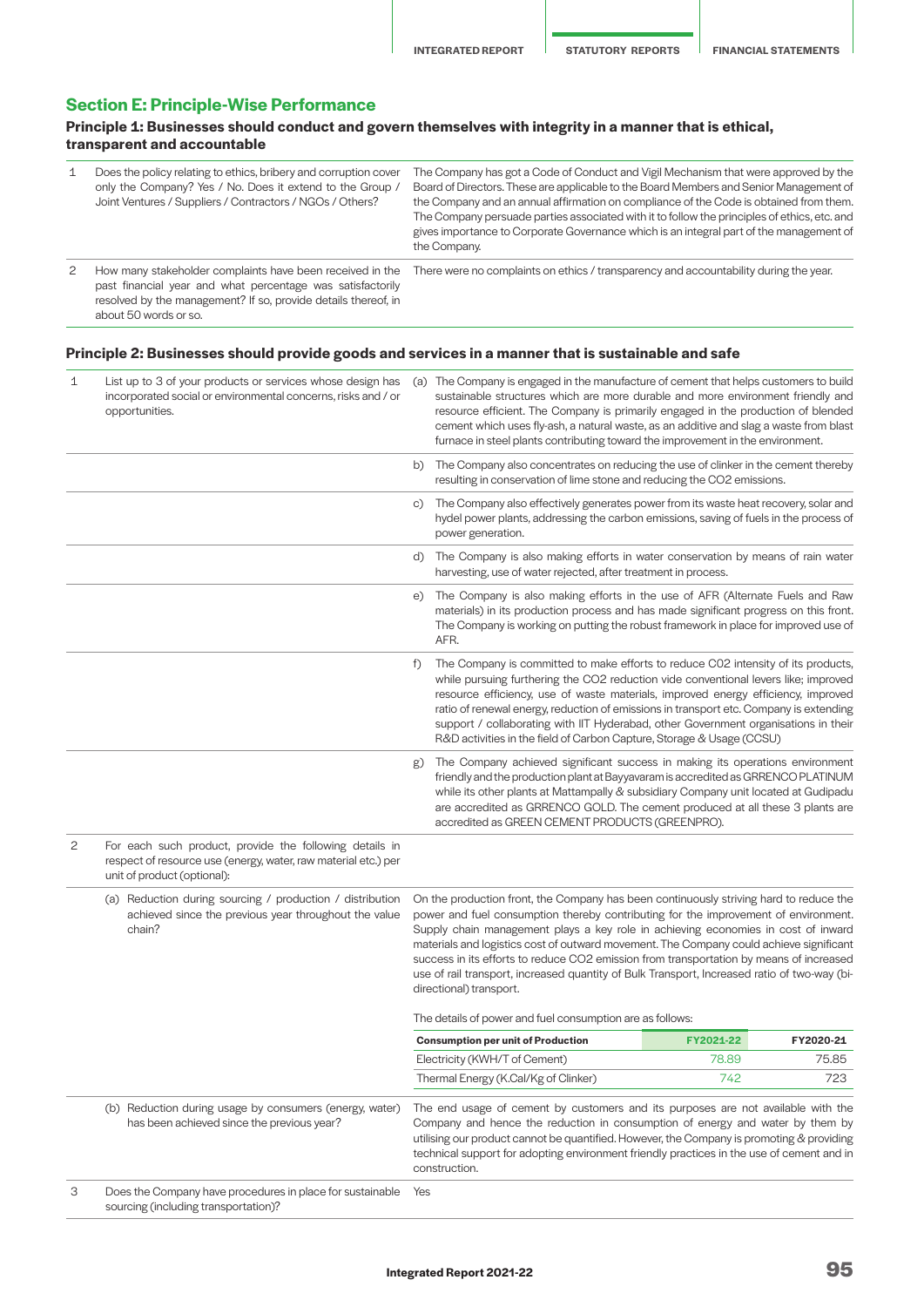|   | (a) If yes, what percentage of your inputs was sourced<br>sustainably? Also, provide details thereof, in about 50<br>words or so.                                                                                                   | The major raw material required for the Company is lime stone and the plant is located in<br>proximity to the limestone deposits resulting in the minimum of transport cost, with lesser<br>fuel and lesser carbon emission. Also, the Company has installed a crusher machinery in the<br>mine and below ground level, avoiding ramp thereby reducing vehicle transport distance<br>and fuel consumption. With an intent to further optimise the energy use, the Company has<br>installed Secondary Crusher to further size reduction thereby achieving further reduction<br>in specific electric energy consumption Most of the other raw materials are procured by<br>the Company from nearby sources and their selection process and practices adopted<br>by the Company are focused towards delivering quality raw material at the cheapest<br>costs incurring very less freights in a sustainable manner. All the inputs are sourced on a<br>sustainable basis and the Company has also long-term agreements / leases in place for<br>gypsum, limestone, fly-ash, slag etc.<br>The Company is increasing the usage of alternative fuels in its process. |
|---|-------------------------------------------------------------------------------------------------------------------------------------------------------------------------------------------------------------------------------------|---------------------------------------------------------------------------------------------------------------------------------------------------------------------------------------------------------------------------------------------------------------------------------------------------------------------------------------------------------------------------------------------------------------------------------------------------------------------------------------------------------------------------------------------------------------------------------------------------------------------------------------------------------------------------------------------------------------------------------------------------------------------------------------------------------------------------------------------------------------------------------------------------------------------------------------------------------------------------------------------------------------------------------------------------------------------------------------------------------------------------------------------------------------|
| 4 | Has the Company taken any steps to procure goods and<br>services from local & small producers, including communities<br>surrounding their place of work?                                                                            | Yes                                                                                                                                                                                                                                                                                                                                                                                                                                                                                                                                                                                                                                                                                                                                                                                                                                                                                                                                                                                                                                                                                                                                                           |
|   | (a) If yes, what steps have been taken to improve their<br>capacity and capability of local and small vendors?                                                                                                                      | The Company gives preference to local vendors for supply of stores, spares, PP bags and<br>repair works. Contractors who are engaged in the repairs and maintenance of plants are<br>employing their workmen from the nearby villages by providing opportunities to them to<br>earn livelihood. The local vendors are provided with safety equipment and apparatus and<br>are expected to adhere to the safety procedures of the Company.                                                                                                                                                                                                                                                                                                                                                                                                                                                                                                                                                                                                                                                                                                                     |
|   |                                                                                                                                                                                                                                     | Skilled engineers of the Company are visiting the suppliers manufacturing units and offices<br>at regular intervals and interacting with them to promote their skill development and also in<br>making their operations and practices more environment friendly.                                                                                                                                                                                                                                                                                                                                                                                                                                                                                                                                                                                                                                                                                                                                                                                                                                                                                              |
| 5 | Does the Company have a mechanism to recycle products<br>and waste? If yes what is the percentage of recycling of<br>products and waste (separately as <5%, 5-10%, >10%). Also,<br>provide details thereof, in about 50 words or so | The Company is engaged in manufacture of cement and power and does not directly<br>discharge any effluent or wastes. The fly-ash from its power plants is entirely used in the<br>cement production. The waste discharged from the power plant operations is purified,<br>recycled and used in process, for dust separation, gardening and house-keeping in the colony.                                                                                                                                                                                                                                                                                                                                                                                                                                                                                                                                                                                                                                                                                                                                                                                       |
|   |                                                                                                                                                                                                                                     | The excess heat available from the kiln is also captured by the waste heat recovery plant<br>and used for generation of power at the cheapest cost. All waste materials like copper slag,<br>fly ash, gypsum are being used in the process. Oil wastes are disposed of duly complying<br>with pollution control procedures to approved vendors.                                                                                                                                                                                                                                                                                                                                                                                                                                                                                                                                                                                                                                                                                                                                                                                                               |

## **Principle 3: Businesses should respect and promote the well-being of all its employees, including those in their value chains**

| 1 | Please indicate the Total number of employees.                                                                                                                                                                |              | No. of permanent employees is 751 (Managerial - 211 & Non-Managerial - 535)                                                                                                                                                                                                                                |                                                         |                                                                    |
|---|---------------------------------------------------------------------------------------------------------------------------------------------------------------------------------------------------------------|--------------|------------------------------------------------------------------------------------------------------------------------------------------------------------------------------------------------------------------------------------------------------------------------------------------------------------|---------------------------------------------------------|--------------------------------------------------------------------|
| 2 | Please indicate the Total number of employees hired on<br>temporary / contractual / casual basis                                                                                                              |              | Number of Contract Employees engaged through Registered / contractual / casual basis.<br>Licensed Contractors - 1047 (Packing Plant & Other areas)<br>(Mines & security not included)                                                                                                                      |                                                         |                                                                    |
| 3 | Please indicate the Number of permanent women employees                                                                                                                                                       | 8            |                                                                                                                                                                                                                                                                                                            |                                                         |                                                                    |
| 4 | Please indicate the Number of permanent employees with<br>disabilities                                                                                                                                        | Nil          |                                                                                                                                                                                                                                                                                                            |                                                         |                                                                    |
| 5 | Do you have an employee association that is recognised by the<br>management                                                                                                                                   |              | Yes. There are recognised trade unions constituted as per the terms of the Trade Unions<br>Act at the Company's manufacturing units.                                                                                                                                                                       |                                                         |                                                                    |
| 6 | What percentage of your permanent employees is members of<br>this recognised employee association?                                                                                                            |              | 23.16%                                                                                                                                                                                                                                                                                                     |                                                         |                                                                    |
| 7 | Please indicate the Number of complaints relating to child<br>labour, forced labour, involuntary labour, sexual harassment<br>in the last financial year and pending, as on the end of the<br>financial year. |              | No. Category                                                                                                                                                                                                                                                                                               | No. of complaints<br>filed during the<br>financial year | No. of complaints<br>pending as on end<br>of the financial<br>year |
|   |                                                                                                                                                                                                               | $\mathbf{1}$ | Child labour / forced labour / involuntary<br>labour                                                                                                                                                                                                                                                       | Nil                                                     | <b>NA</b>                                                          |
|   |                                                                                                                                                                                                               | 2            | Sexual harassment                                                                                                                                                                                                                                                                                          | Nil                                                     | <b>NA</b>                                                          |
|   |                                                                                                                                                                                                               | 3            | Discriminatory employment                                                                                                                                                                                                                                                                                  | Nil                                                     | <b>NA</b>                                                          |
| 8 | What percentage of your under mentioned employees were<br>given safety & skill up-gradation training in the last year?                                                                                        |              | The EHS audit has been carried out in all 3 of the Company's production facilities by the<br>renowned NSC (National Safety Council) expert teams. The employees of the Company<br>got trained and the recommendations received from the audit are being implemented by<br>the Company's trained personnel. |                                                         |                                                                    |
|   | (a) Permanent Employees                                                                                                                                                                                       | 91%          |                                                                                                                                                                                                                                                                                                            |                                                         |                                                                    |
|   | (b) Permanent Women Employees                                                                                                                                                                                 | Nil          |                                                                                                                                                                                                                                                                                                            |                                                         |                                                                    |
|   | Casual / Temporary / Contractual Employees<br>(c)                                                                                                                                                             | 100%         |                                                                                                                                                                                                                                                                                                            |                                                         |                                                                    |
|   | (d) Employees with Disabilities                                                                                                                                                                               | Nil          |                                                                                                                                                                                                                                                                                                            |                                                         |                                                                    |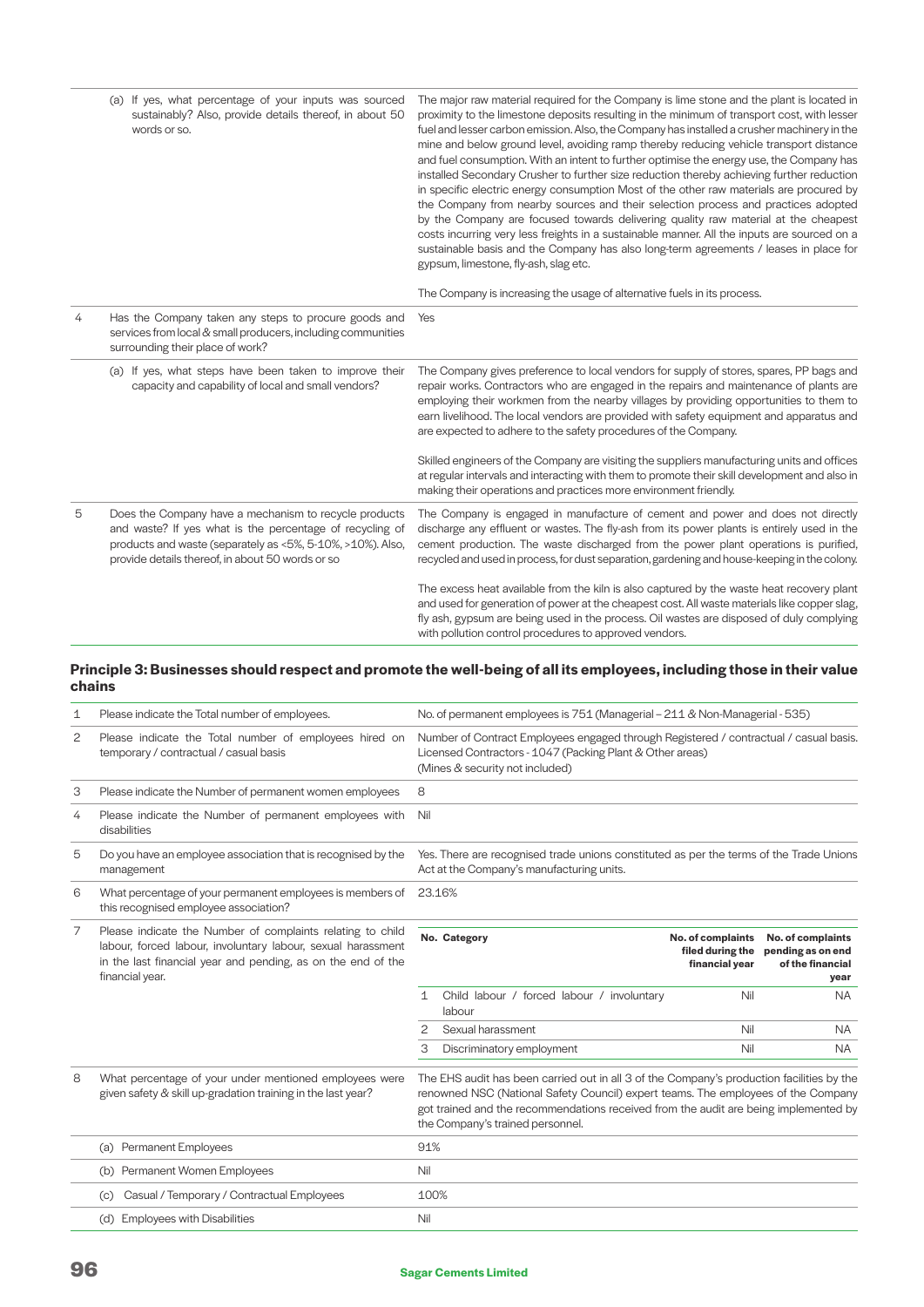**INTEGRATED REPORT STATUTORY REPORTS FINANCIAL STATEMENTS**

# **Principle 4: Businesses should respect the interests of and be responsive to all their stakeholders**

| Has the Company mapped its internal and<br>external<br>stakeholders? Yes/No                                                                                                                          | Yes.                                                                                                                                                                                                                                                                                                                                                                                                                                                                                                                                                                                                   |
|------------------------------------------------------------------------------------------------------------------------------------------------------------------------------------------------------|--------------------------------------------------------------------------------------------------------------------------------------------------------------------------------------------------------------------------------------------------------------------------------------------------------------------------------------------------------------------------------------------------------------------------------------------------------------------------------------------------------------------------------------------------------------------------------------------------------|
| Out of the above, has the Company identified the<br>disadvantaged, vulnerable & marginalised stakeholders.                                                                                           | The Company is in the process of identifying its marginalised stakeholders by way of<br>vendors, stockiest and contract workers who are situated in and around its factory locations<br>which are essentially under-developed locations requiring attention.                                                                                                                                                                                                                                                                                                                                           |
| Are there any special initiatives taken by the Company to<br>engage with the disadvantaged, vulnerable and marginalised<br>stakeholders? If so, provide details thereof, in about 50 words<br>or so. | Most of the Corporate Social Responsibility (CSR) activities undertaken by the Company<br>are towards the welfare of the people and stakeholders in and around factory locations<br>by providing health and sanitary care, educational facilities and vocational training,<br>infrastructural facilities like road, water, etc. Most of the welfare schemes undertaken by the<br>Company are targeted towards upliftment of the poor and down-trodden and marginalised<br>stakeholders located in and around factories to enable them to have a sustainable<br>livelihood, aimed at rural development. |
|                                                                                                                                                                                                      | During the Covid-19 pandemic, the Company had carried out the sanitisation near the<br>plant and provided the dry and cooked food as immediate relief to the stranded workers.<br>Awareness programs were conducted on the usage of masks, hand washing and social<br>distancing.                                                                                                                                                                                                                                                                                                                      |
|                                                                                                                                                                                                      |                                                                                                                                                                                                                                                                                                                                                                                                                                                                                                                                                                                                        |

# **Principle 5: Businesses should respect and promote human rights**

|   | Does the policy of the Company on human rights cover only the<br>Company or extend to the Group / Joint Ventures / Suppliers /                      | The Company does have a Human Rights policy which currently covers only the employees<br>of the Company. |
|---|-----------------------------------------------------------------------------------------------------------------------------------------------------|----------------------------------------------------------------------------------------------------------|
|   | Contractors / NGOs / Others?                                                                                                                        |                                                                                                          |
| 2 | How many stakeholder complaints have been received in the<br>past financial year and what percent was satisfactorily resolved<br>by the management? | No complaints for violation of human rights were received by the Company during the<br>financial vear.   |

# **Principle 6: Businesses should respect, protect and make efforts to protect and restore the environment**

| 1 | Does the policy related to Principle 6 cover only the Company<br>or extends to the Group / Joint Ventures / Suppliers /<br>Contractors / NGOs / Others                                                          |                                                                                                                                                                            | The Company has a Policy on Safety Health and Environment (SHE), which covers all the<br>operations of the Company. Subsidiaries are not covered in BR initiatives of the Company.                                           |
|---|-----------------------------------------------------------------------------------------------------------------------------------------------------------------------------------------------------------------|----------------------------------------------------------------------------------------------------------------------------------------------------------------------------|------------------------------------------------------------------------------------------------------------------------------------------------------------------------------------------------------------------------------|
| 2 | Does the Company have strategies / initiatives to address<br>global environmental issues such as climate change, global<br>warming, etc.? Y / N                                                                 | Yes. The Company is committed to reduce Greenhouse Gas (GHG) emissions and have got<br>short-term and long-term targets in this regard.<br>All these targets are aimed at: |                                                                                                                                                                                                                              |
|   | If yes, please give hyperlink for webpage etc.                                                                                                                                                                  | a)                                                                                                                                                                         | Improving the blended cement ratio by using slag and fly ash and by reducing clinker<br>factor in the overall cement by paving way for carbon reduction.                                                                     |
|   |                                                                                                                                                                                                                 | b)                                                                                                                                                                         | Continuous focus on reduction of thermal and electrical energy consumption.                                                                                                                                                  |
|   |                                                                                                                                                                                                                 | $\circ$ )                                                                                                                                                                  | Continuous efforts to increase the ratio of Renewable energy to total energy.                                                                                                                                                |
|   |                                                                                                                                                                                                                 | d)                                                                                                                                                                         | Continuous efforts to increase (TSR) Thermal Substitution Ratio.                                                                                                                                                             |
|   |                                                                                                                                                                                                                 | e)                                                                                                                                                                         | Installation of Waste Recovery System and renewable energy in the form of hydel<br>power plants.                                                                                                                             |
|   |                                                                                                                                                                                                                 |                                                                                                                                                                            | Utilisation of waste products from its thermal power plants like fly ash to improve the<br>environment.                                                                                                                      |
|   |                                                                                                                                                                                                                 | g)                                                                                                                                                                         | Development of ponds and afforestation of the mined area to ensure greener<br>environment.                                                                                                                                   |
|   |                                                                                                                                                                                                                 | h)                                                                                                                                                                         | Installation of high efficiency bag filters in place of ESPs to ensure emissions are<br>well within the permissible limits and continuous monitoring of the same by relevant<br>authorities.                                 |
| 3 | Does the Company identify and assess potential environmental<br>risks? Y / N                                                                                                                                    |                                                                                                                                                                            | The Company has a Risk Management Policy and the potential environmental risk and other<br>risks form part of Business Risk Management review, where all such risks are identified and<br>mitigation process are formulated. |
| 4 | Does the Company have any project related to Clean<br>Development Mechanism? If so, provide details thereof, in<br>about 50 words or so. Also, if Yes, whether any environmental<br>compliance report is filed? | No                                                                                                                                                                         |                                                                                                                                                                                                                              |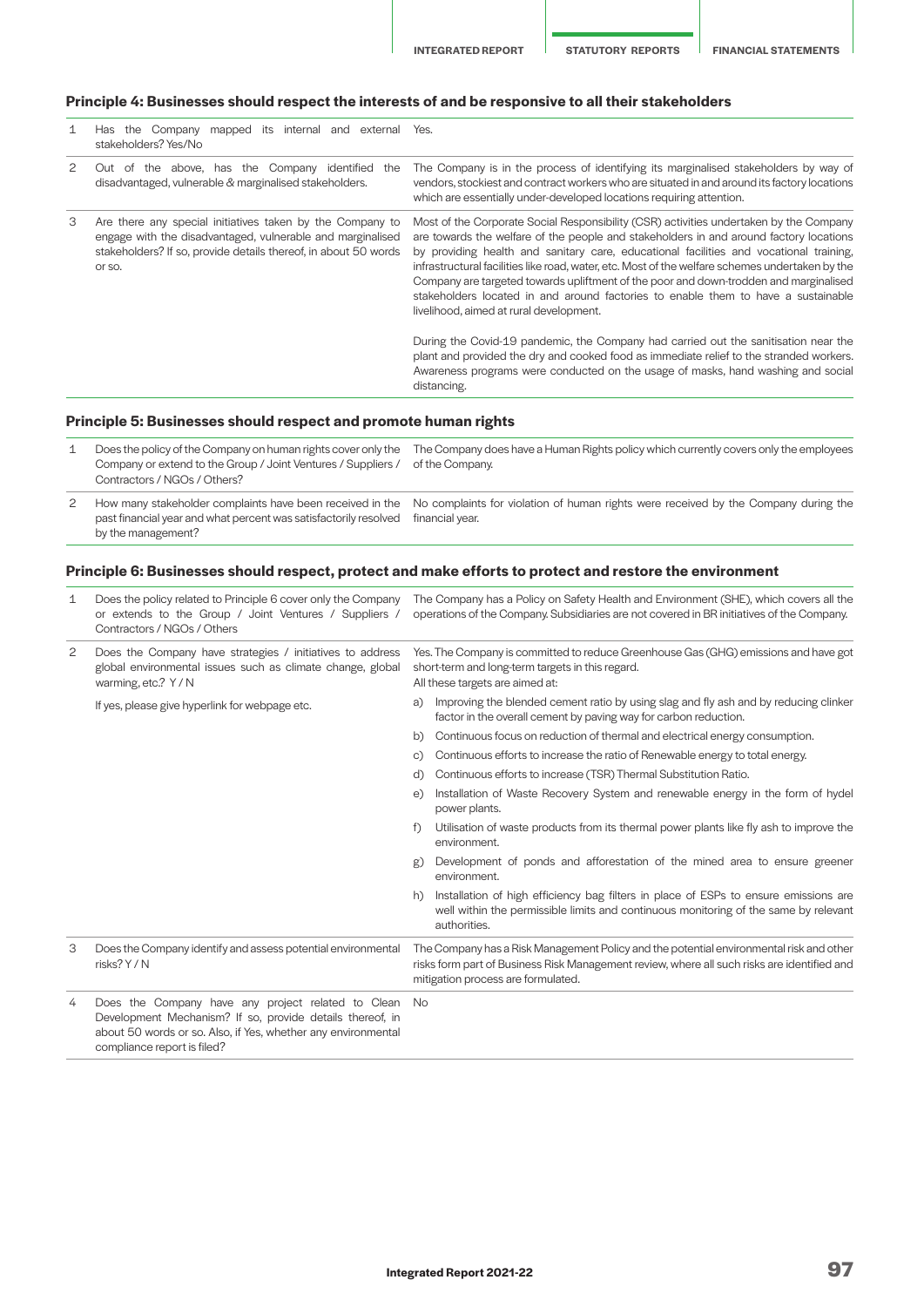| 5 | Has the Company undertaken any other initiatives on-clean<br>technology, energy efficiency, renewable energy, etc. Y / N. If<br>yes, please give hyperlink for webpage etc. | (a) | As already mentioned, the Company has taken lot of steps towards clean technology,<br>energy efficiency and renewable energy through installation of 8.3 MWH hydel power<br>plants, 1.45 MWH solar power plant and 8.8 MWH Waste heat recovery plant. |
|---|-----------------------------------------------------------------------------------------------------------------------------------------------------------------------------|-----|-------------------------------------------------------------------------------------------------------------------------------------------------------------------------------------------------------------------------------------------------------|
|   |                                                                                                                                                                             |     | (b) The Company is focusing on improving the usage of additives and reducing the clinker<br>in cement to ensure carbon reduction and also focus on value added varieties of<br>cements.                                                               |
|   |                                                                                                                                                                             | (c) | The Company continuously monitor and takes measures for reducing power and fuel<br>consumption.                                                                                                                                                       |
|   |                                                                                                                                                                             |     | (d) The Company is closely following the Technology advancements in energy storage<br>sectors and will adapt as soon as they become feasible to augment the renewable<br>energy generation & use and also mobility.                                   |
| 6 | Are the Emissions / Waste generated by the Company within<br>the permissible limits given by CPCB / SPCB for the financial<br>year being reported?                          |     | Yes. Emissions / Waste generated by the Company are within the permissible limits<br>prescribed by the Central and State Pollution Control Boards. There are no significant<br>wastes produced by the Company.                                        |
| 7 | Number of show cause / legal notices received from CPCB /<br>SPCB which are pending (i.e. not resolved to satisfaction) as on<br>end of Financial Year.                     | No. |                                                                                                                                                                                                                                                       |

## **Principle 7: Businesses, when engaging in influencing public and regulatory policy, should do so in a manner that is responsible and transparent**

| 1 | Is your Company a member of any trade and chamber or<br>association? If Yes, Name only those major ones that your<br>business deals with:                                                                                                                                                                                                                 | The Company is a member of:<br>(a) Cement Manufacturers Association (CMA)<br>(b) National Council for Cement and Building Materials (NCCBM)<br>(c) Confederation of Indian Industry (CII)<br>(d) Federation of Indian Chambers of Commerce and Industry (FICCI)<br>(e) South India Cement Manufacturers Association (SICMA) |
|---|-----------------------------------------------------------------------------------------------------------------------------------------------------------------------------------------------------------------------------------------------------------------------------------------------------------------------------------------------------------|-----------------------------------------------------------------------------------------------------------------------------------------------------------------------------------------------------------------------------------------------------------------------------------------------------------------------------|
| 2 | Have you advocated / lobbied through above associations No<br>for the advancement or improvement of public good? Yes /<br>No; if yes specify the broad areas (drop box: Governance and<br>Administration, Economic Reforms, Inclusive Development<br>Policies, Energy security, Water, Food Security, Sustainable<br><b>Business Principles, Others)?</b> |                                                                                                                                                                                                                                                                                                                             |

# **Principle 8: Businesses should promote inclusive growth and equitable development**

| 1              | Does the Company have specified programmes / initiatives<br>/ projects in pursuit of the policy related to Principle 8? If yes<br>details thereof               | As part of CSR, the Company has developed detailed programmes focused on developing<br>the neighborhood and ensuring a better livelihood for the underprivileged people. Towards<br>these programmes, all stakeholder groups are addressed which, inter alia, include promotion<br>of basic education, rural employment, sustainable operations of the public health centers,<br>development of infrastructure like roads, lights, drinking water supply, medical camps and<br>facilities and social reforms, which will ultimately pave way for a sustained livelihood for the<br>neighborhood.                                                                                                                                                          |
|----------------|-----------------------------------------------------------------------------------------------------------------------------------------------------------------|-----------------------------------------------------------------------------------------------------------------------------------------------------------------------------------------------------------------------------------------------------------------------------------------------------------------------------------------------------------------------------------------------------------------------------------------------------------------------------------------------------------------------------------------------------------------------------------------------------------------------------------------------------------------------------------------------------------------------------------------------------------|
| $\overline{c}$ | Are the programmes / projects undertaken through in-house<br>team / own foundation / external NGO / government structures<br>/ any other organisation?          | The Company's projects are implemented through In-house. Some of the healthcare and<br>welfare activities are also being undertaken through governmental agencies and private<br>hospitals and NGOs                                                                                                                                                                                                                                                                                                                                                                                                                                                                                                                                                       |
| 3              | Have you done any impact assessment of your initiative?                                                                                                         | The Company is generally reviewing the impact assessment of its CSR initiatives, which<br>is reflected in the form of feedback from the beneficiaries. However, the Company is also<br>in the process of formulating a scheme for a systematic review of the performance of the<br>various programmes and the resultant benefits.                                                                                                                                                                                                                                                                                                                                                                                                                         |
| 4              | What is your Company's direct contribution to community<br>development projects- Amount in INR and the details of the<br>projects undertaken?                   | ₹255 Lakhs towards Eradication of Poverty, Promotion of Education and Skill Development,<br>Rural Development, Environment, Rural Sports, Promotion of Gender Equality etc., as<br>detailed in Sl. No. 4 under Section B of this Report.                                                                                                                                                                                                                                                                                                                                                                                                                                                                                                                  |
| 5              | Have you taken steps to ensure that this community<br>development initiative is successfully adopted<br>by the<br>community? Please explain in 50 words, or so. | Yes. The Company follows a process before undertaking any community development<br>project. These projects are undertaken based on either the request from the community<br>or based on the survey and initiative taken by the Company for improvement of the society<br>and the environment. An assessment report is prepared regarding the cost and benefits that<br>will accrue to the community people and based on the importance, these projects are listed<br>and being implemented one by one on various issues like primary education improving the<br>educational facilities, providing furniture to schools, maintenance of primary health centers,<br>drinking water supply scheme, healthcare and sanitation and infrastructure development. |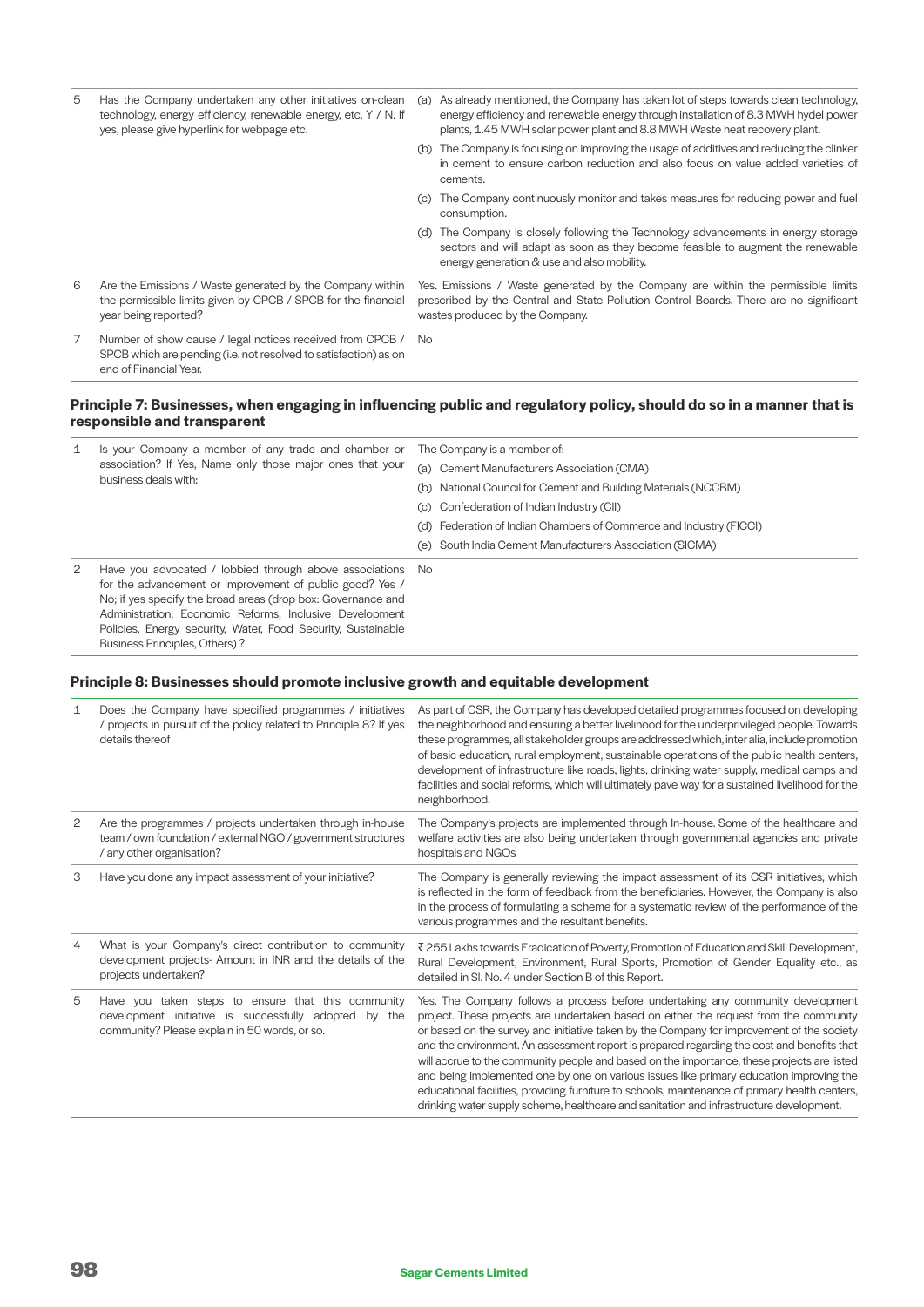## **Principle 9: Businesses should engage with and provide value to their customers and consumers in a responsible manner**

| $\mathbf{1}$ | What percentage of customer complaints / consumer cases<br>are pending as on the end of financial year?                                                                                                                                                                                                | The Company has been continuously meeting its stockiest and consumers to appraise<br>them on various issues regarding quality, setting time, strength, etc. and also to understand<br>their concerns. Most of the concerns are being reviewed regularly and then resolved<br>immediately then and there to their satisfaction. There were no complaints from end-<br>consumers pending as of 31/03/2022 from consumers. |
|--------------|--------------------------------------------------------------------------------------------------------------------------------------------------------------------------------------------------------------------------------------------------------------------------------------------------------|-------------------------------------------------------------------------------------------------------------------------------------------------------------------------------------------------------------------------------------------------------------------------------------------------------------------------------------------------------------------------------------------------------------------------|
| 2            | Does the Company display product information on the product<br>label, over and above what is mandated as per local laws? Yes /<br>No / N.A. / Remarks (additional information)                                                                                                                         | The Company displays all the information regarding the product on the cement bag as<br>mandated by Bureau of Indian Standards (BIS) and relevant Local Laws as applicable.                                                                                                                                                                                                                                              |
| 3            | Is there any case filed by any stakeholder against the Company<br>regarding unfair trade practices, irresponsible advertising<br>and / or anti-competitive behavior during the last five years<br>and pending as on end of financial year? If so, provide details<br>thereof, in about 50 words or so. | The Company does not indulge in any anti-competitive activities. There were no complaints<br>pending in this respect.                                                                                                                                                                                                                                                                                                   |
| 4            | Did your Company carryout any consumer survey / consumer<br>satisfaction trends?                                                                                                                                                                                                                       | The senior marketing officials periodically visit main customers, namely, stockiest, sub-<br>dealers, consumers, as part of the appraisal programme and get the feedback on the<br>satisfaction levels on supply, quality and other terms, etc.                                                                                                                                                                         |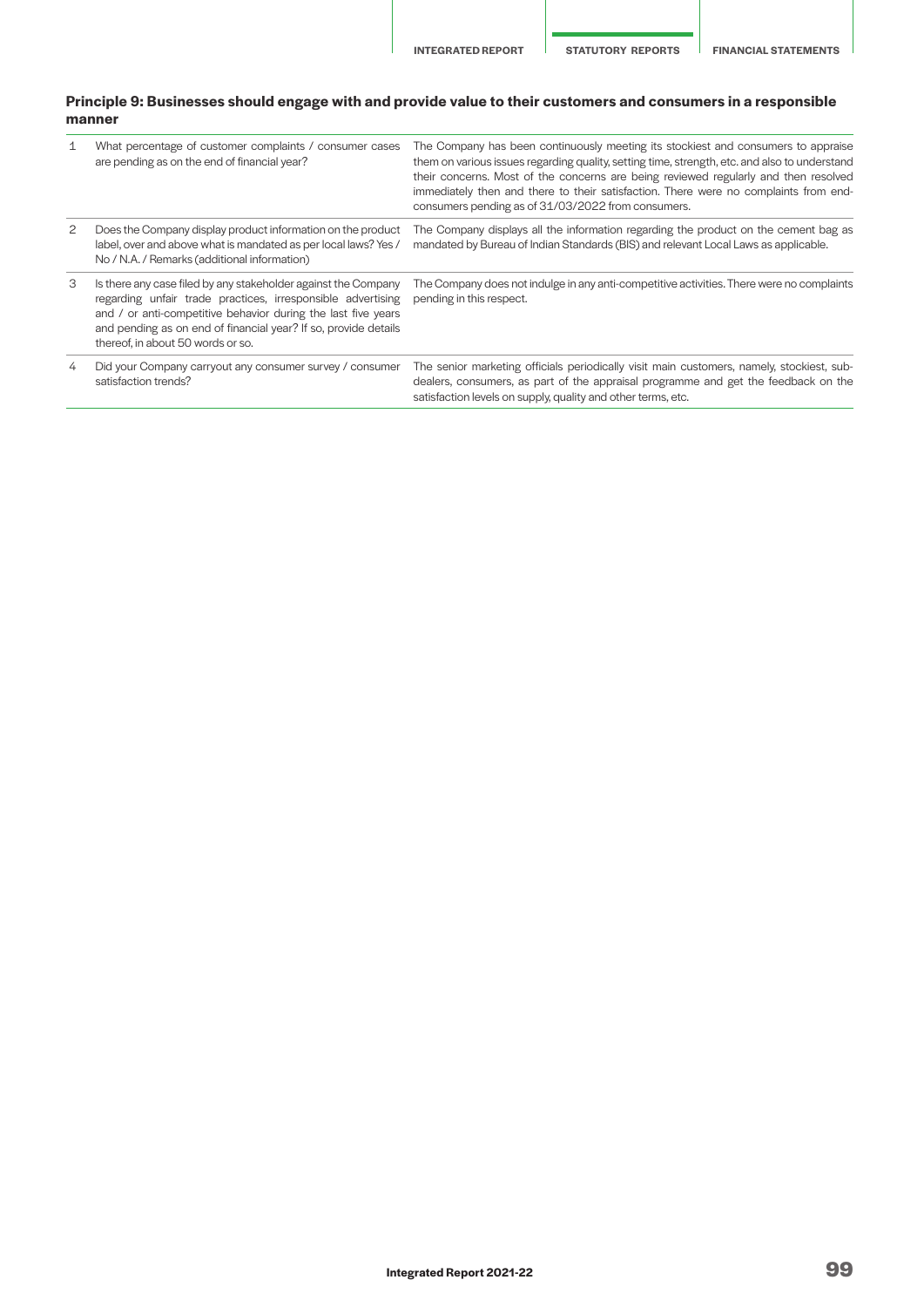# **Certificate of Non-Disqualification of Directors**

(Pursuant to Regulation 34(3) and Schedule V Para C clause (10)(i) of the SEBI (Listing Obligations and Disclosure Requirements) Regulations, 2015)

To, The Members, Sagar Cements Limited, Plot No.111, Road No.10, Jubilee Hills, Hyderabad, Telangana – 500033.

We have examined the relevant registers, records, forms, returns and disclosures received from the Directors of Sagar Cements Limited having CIN: L26942TG1981PLC002887 and having registered office at Plot No.111, Road No.10, Jubilee Hills, Hyderabad, Telangana - 500033 (hereinafter referred to as 'the Company'), produced before us by the Company for the purpose of issuing this Certificate, in accordance with Regulation 34(3) read with Schedule V Para-C Sub clause 10(i) of the Securities Exchange Board of India (Listing Obligations and Disclosure Requirements) Regulations, 2015.

In our opinion and to the best of our information and according to the verifications (including Directors Identification Number (DIN) status at the portal [www.mca.gov.in\)](http://www.mca.gov.in) as considered necessary and explanations furnished to us by the Company and its officers, we hereby certify that none of the Directors on the Board of the Company as stated below for the financial year ending on March 31<sup>st</sup> 2022 have been debarred or disqualified from being appointed or continuing as Directors of companies by the Securities and Exchange Board of India, Ministry of Corporate Affairs or any such other Statutory Authorities.

## **Disclosure with Respect to Unclaimed Shares:**

| SI. | <b>Name of Director</b>                                                         | <b>DIN</b> | Date of appointment |
|-----|---------------------------------------------------------------------------------|------------|---------------------|
| No. |                                                                                 |            | in Company          |
| 01  | Anand Reddy Sammidi                                                             | 00123870   | 21/11/2007          |
| 02  | Sreekanth Reddy Sammidi                                                         | 00123889   | 26/06/2008          |
| 03  | Kolappa Thanu Pillai                                                            | 00123920   | 30/01/2012          |
| 04  | Valliyur Hariharan Ramakrishnan                                                 | 00143948   | 23/09/2015          |
| 05  | Rachana Sammidi                                                                 | 01590516   | 18/03/2015          |
| 06  | John Eric Fernand Pascal Bertrand                                               | 06391176   | 17/10/2012          |
| 07  | Jens Van Nieuwenborgh (Alternate Director to John Eric Fernand Pascal Bertrand) | 07638244   | 20/11/2018          |
| 08  | Rekha Onteddu                                                                   | 07938776   | 30/06/2020          |
| 09  | Sudha Rani Naga                                                                 | 09032212   | 20/01/2021          |

Ensuring the eligibility of for the appointment / continuity of every Director on the Board is the responsibility of the management of the Company. Our responsibility is to express an opinion on these based on our verification. This certificate is neither an assurance as to the future viability of the Company nor of the efficiency or effectiveness with which the management has conducted the affairs of the Company.

> for **B S S & Associates Company Secretaries**

**S. Srikanth** Partner ACS No.: 22119 Place: Hyderabad C.P. No.: 7999 Date: 11th May 2022 UDIN: A022119D000300650

# **Declaration Regarding Compliance by Board Members and Senior Management Personnel with The Company's Code of Conduct**

This is to confirm that the Company has adopted a Code of Conduct for its employees including the Managing Director and Executive Directors. In addition, the Company has adopted a Code of Conduct for its Non-Executive Directors and Independent Directors. These Codes are available on the Company's website.

I confirm that the Company has in respect of the year ended March 31<sup>st</sup> 2022, received from the Senior Management Team of the Company and the Members of the Board, a declaration of compliance with the Code of Conduct as applicable to them.

For the purpose of this declaration, Senior Management Team means the Chief Financial Officer, employees in the Vice President and above cadre and the Company Secretary as on March 31<sup>st</sup> 2022.

Hyderabad **Dr. S. Anand Reddy** 11th May 2022 Managing Director DIN: 00123870